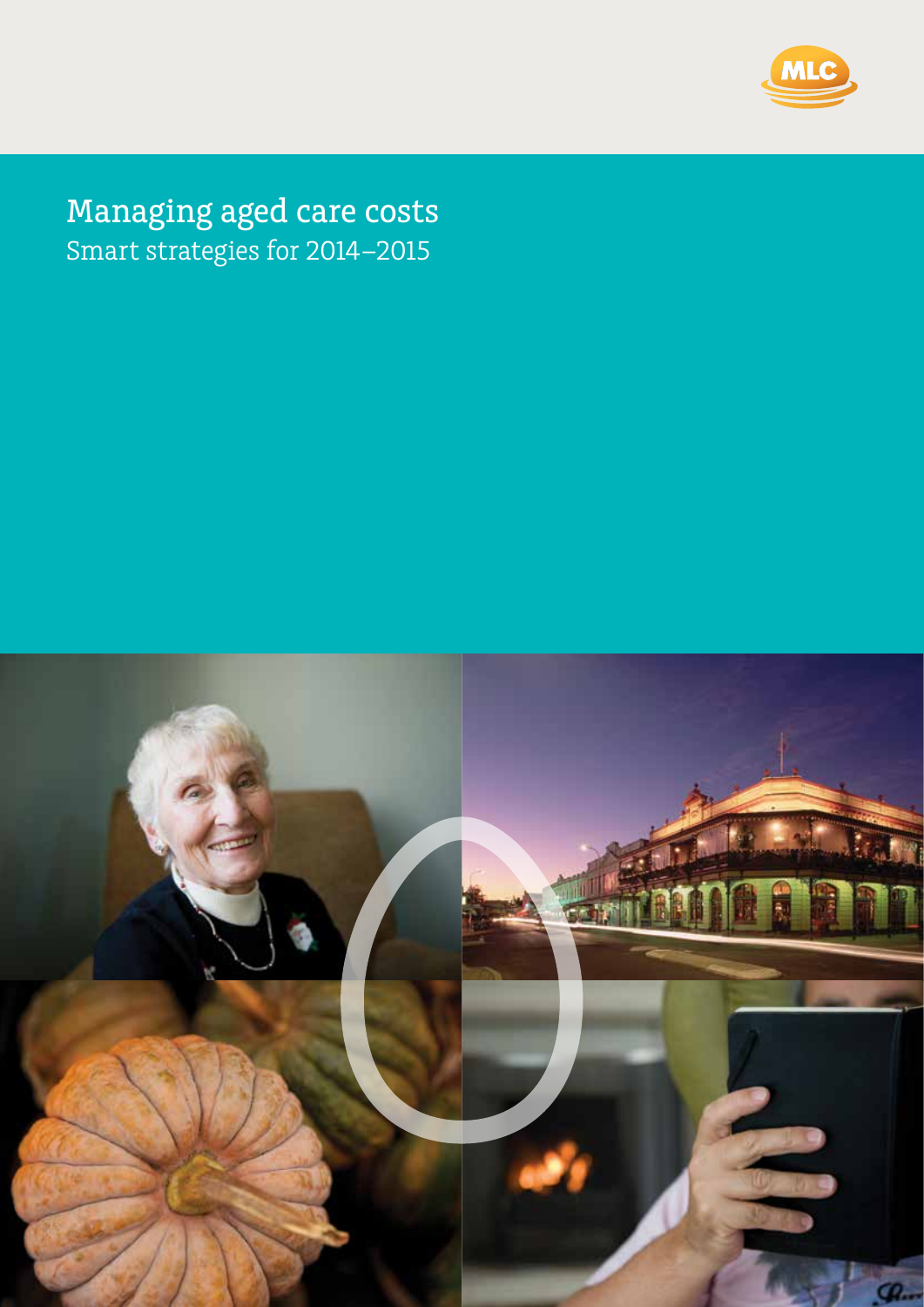Aged care costs can be very high and could increase *as our population ages.*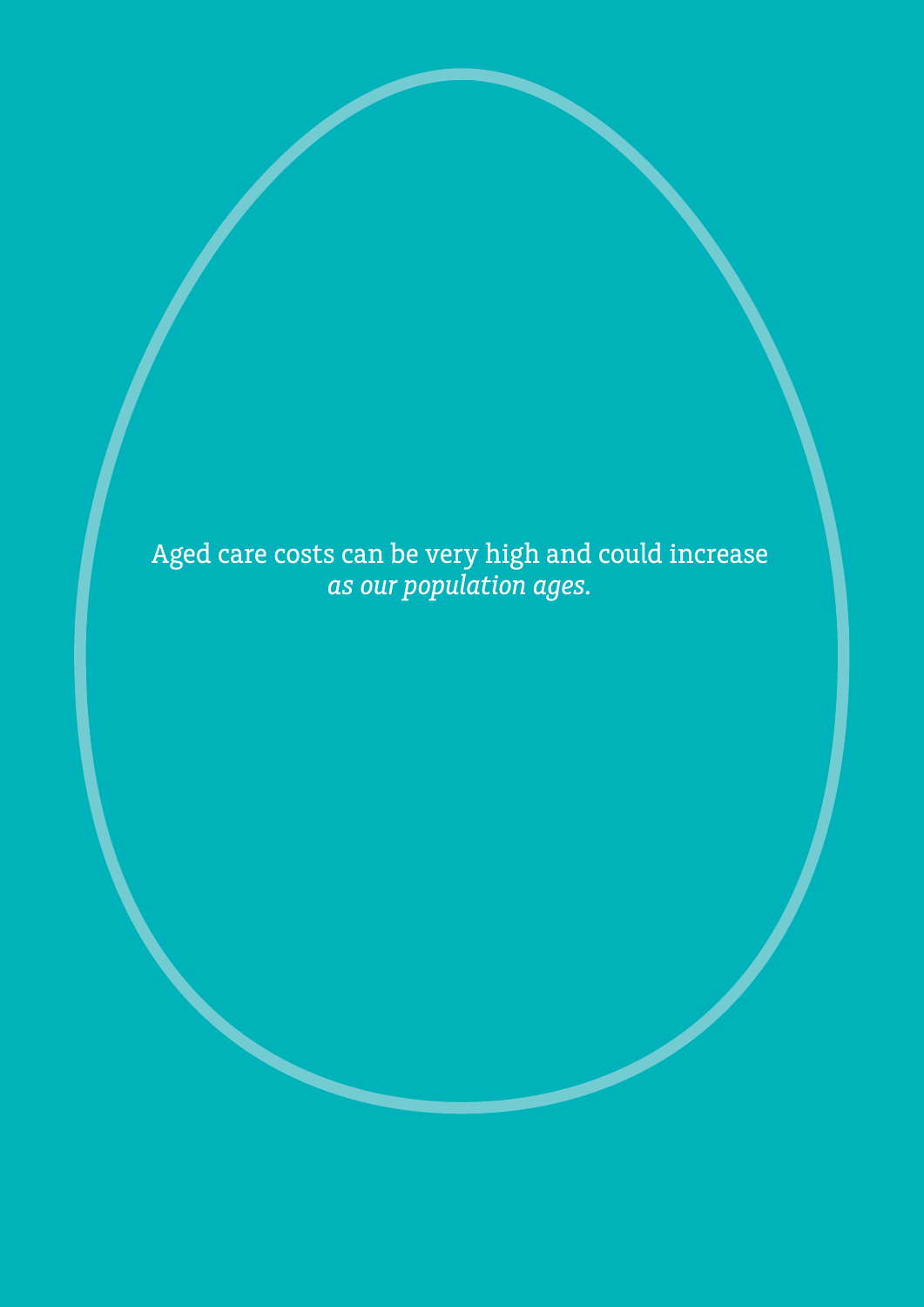# **Contents**

| Get the care you need at a lower cost                            | 4  |
|------------------------------------------------------------------|----|
| The five steps to entering aged care                             | 5  |
| <b>Strategies at a glance</b>                                    | 7  |
| <b>Strategy 1 - Establish a granny flat right over your home</b> | 8  |
| <b>Strategy 2 - Move into aged care separately</b>               | 10 |
| <b>Strategy 3 - Gift assets</b>                                  | 12 |
| <b>Strategy 4 - Plan for burial and funeral costs</b>            | 14 |
| <b>Strategy 5 - Rent the family home</b>                         | 16 |
| <b>Frequently asked questions</b>                                | 17 |
| <b>Glossary</b>                                                  | 20 |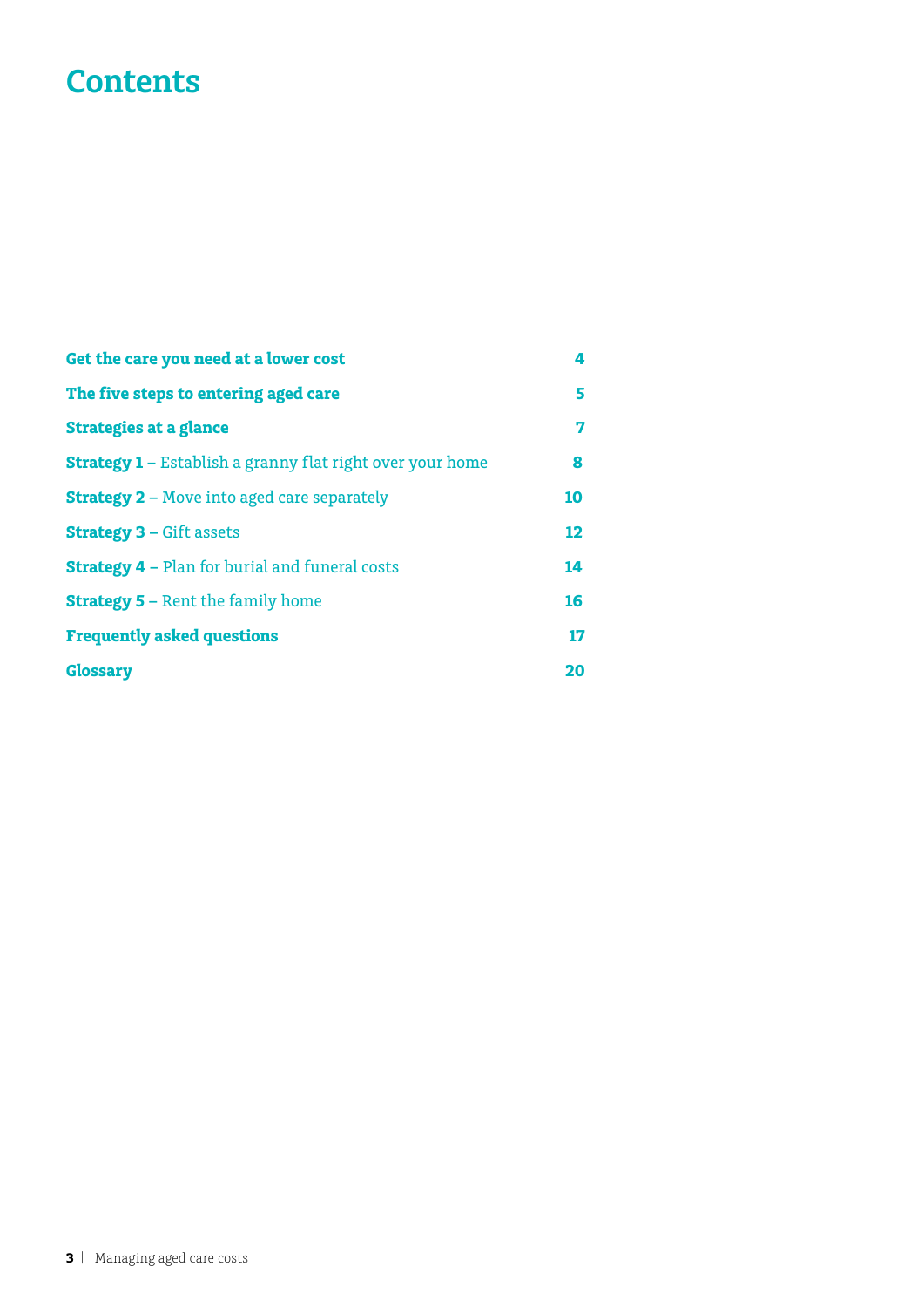# **Get the care you need at a lower cost**

Aged care costs can be very high and could increase as our population ages.

The lump sum accommodation payment can be significant. Care facilities are permitted to charge a maximum refundable accommodation deposit of \$550,000**<sup>1</sup>**. However it is possible that the amount can be lower. In addition, care facilities have the ability to charge a higher amount than the maximum if approved by the Aged Care Pricing Commissioner, which may relate to facilities in bigger cities and those of a resort-style room in a prestige location.

On top of this are other charges, such as the basic daily fee and the means-tested fee, which can add up to a substantial sum of money.

In this booklet we outline some strategies that could help you manage the costs of care. Many of these strategies could also assist you in qualifying for a higher age pension.

Aged care is, however, a complex area that requires a solid understanding of how the rules interact with the broader tax and social security system.

To find out which strategies could suit you, we suggest you talk to a financial adviser with expertise in this area. They can help you to:

- manage care costs
- review entitlement to social security benefits
- • manage tax
- • choose suitable investments, and
- plan for the distribution of your estate.

A financial adviser can help you maximise your financial position and take a lot of the stress out of what can be an emotional transition point in your life.

**1** Current as at 1 July 2014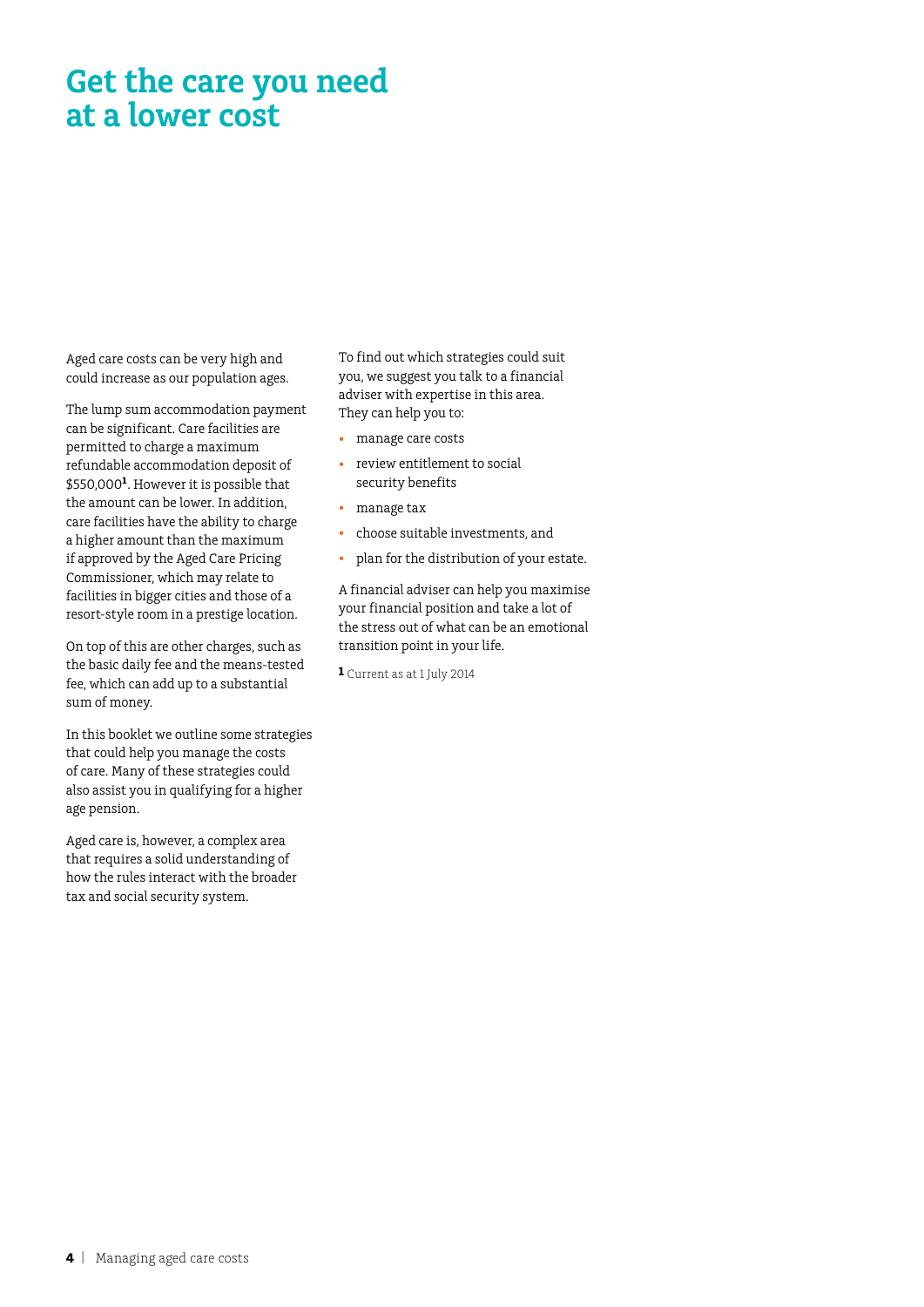# **The five steps to entering aged care**

There are generally five steps to follow if you think you may need aged care.

### **Step 1 – Get your care needs assessed**

Before you can enter an aged care facility, you will need to have your lifestyle and health needs assessed by an Aged Care Assessment Team (ACAT) member. These are usually doctors, nurses and social workers who specialise in aged care. They will determine whether or not you require care, and may assess your needs in respect of residential care, respite care, and home care.

### **Step 2 – Find an aged care home**

ACAT can provide you with a list of aged care homes in your area. Local Government Departments or third party placement companies may also be able to provide assistance in locating an appropriate facility for you or your relative. Alternatively, you could phone **1800 200 422** for help, or visit the My Aged Care website (**www.myagedcare.gov.au)** where you can search for a facility in your preferred area.

All facilities are different, so you should visit a few to determine which are most appropriate to your personal and lifestyle needs. Not all facilities will have vacancies. You can lodge an application with as many facilities as you like. When a place becomes available, the facility will contact you or your nominated representative.

### **Step 3 – Work out the costs**

While aged care costs are partly funded by the Australian Government, you may need to pay a number of fees, some of which are determined by your income and assets. These are:

- • A **basic daily fee**, which is a contribution towards daily living costs, such as nursing, personal care and meals. It is determined on your date of entry and is currently up to \$47.15 per day **1**. All aged care residents will need to pay this fee.
- A **means-tested fee** may be payable in addition to the basic daily fee, depending on your level of income and assets. Some people with limited means will not need to pay the means- tested fee. If you are not required to pay a means-tested fee, the cost of your care will be covered by the Australian Government.

 The means-tested fee is determined by a formula, taking into consideration your income and assets. The fee is currently capped at \$25,349.21**<sup>2</sup>** per annum. A lifetime cap of \$60,838.12**2** also applies. Once you reach the lifetime cap, you will not need to pay any further means-tested fees.

An **accommodation payment** is a contribution towards the cost of accommodation. Depending on your assets and income levels, these costs may be met in part or in full by the Australian Government.

 You can choose to pay your accommodation payment as:

– a **refundable accommodation deposit (RAD)** which is a lump sum payable to the facility.

When your care at the facility ceases, the RAD (less any other amounts you have elected to have deducted from this amount) will be refunded, or

- a **daily accommodation payment (DAP)** which is the daily equivalent of the RAD based upon the maximum permissible interest rate at the time of entry set by the Government. Any amounts you pay as a DAP will not be refunded at the end of your stay, or if you change facilities, or
- A combination of RAD and DAP.

Residential care facilities must publish the RAD and DAP applicable to each room type, on the 'My Aged Care' website. You may negotiate a lower fee than the published rate, however, you cannot pay a RAD or DAP greater than what is published.

If you have limited means, you may be asked to make a contribution towards the cost of your accommodation, with the Australian Government meeting part of the cost. The contribution you are required to make will be determined by a formula, taking into consideration your income and assets, similar to the way the meanstested fee is calculated.

If your assessable assets are below \$45,500**<sup>2</sup>**, your accommodation payment will be fully subsidised by the Australian Government and you will not need to pay an accommodation payment**<sup>3</sup>**.

- **1** Applies from 20 September 2014 and may be indexed in the future. Care residents in certain remote areas may pay an additional amount. As at 20 September 2014 the additional payment was \$1.06 per day.
- **2** Current from 20 September 2014 and may be indexed in the future.
- **3** You will still be required to pay the basic daily fee.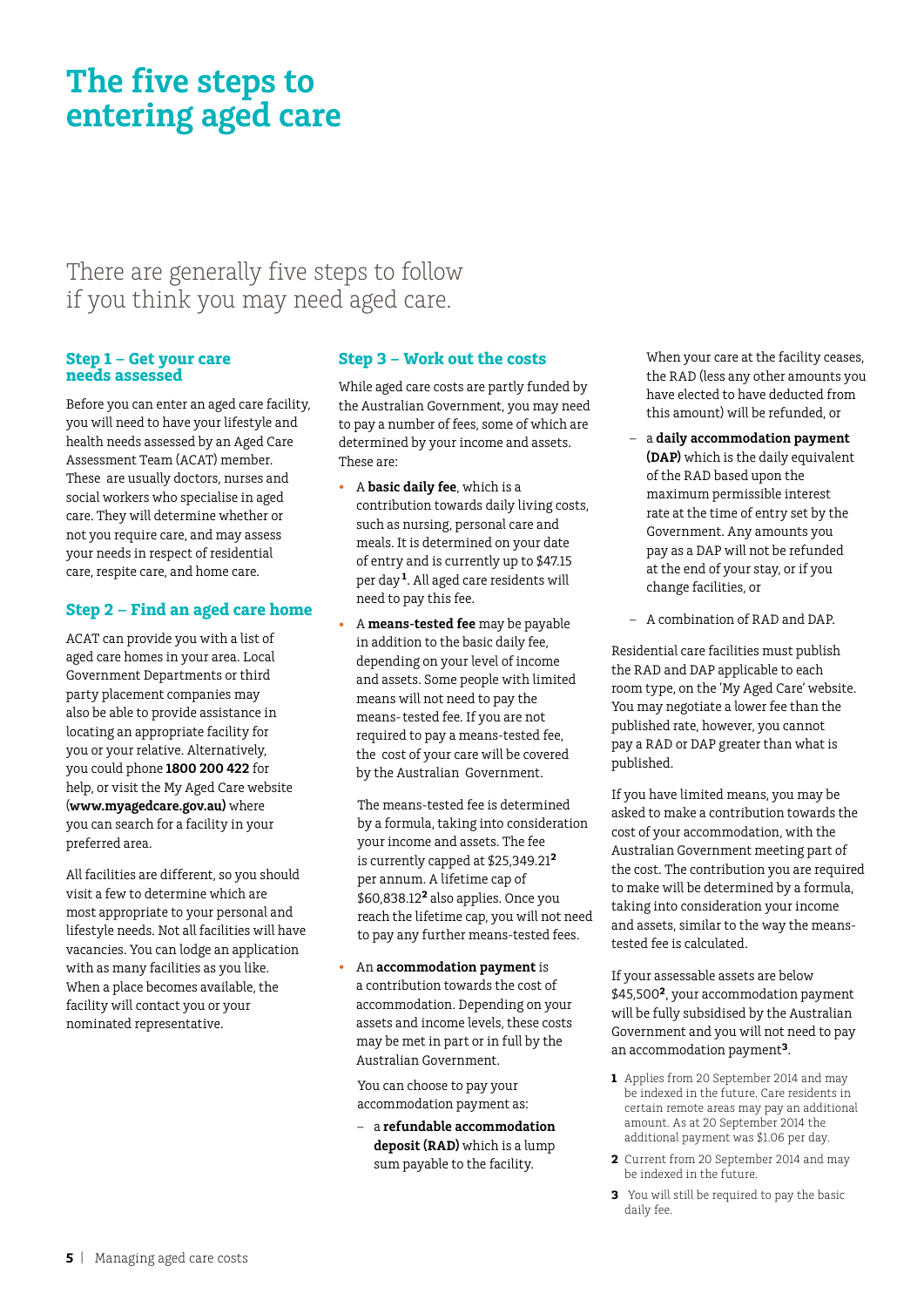## The five steps to entering aged care

After entry, you have 28 days to decide how you will pay your accommodation payment. If you decide to pay any amount as a RAD, you have a further 6 months to pay this amount to the facility. While the RAD is unpaid, you will be required to pay the equivalent DAP.

An **extra services fee**, which may be payable if the room you select is an extra services room. Typically, these extra services include a higher standard of accommodation or other services, such as food and beverages. The additional services vary from care facility to care facility. This fee is determined by the individual care facility based on the higher standards of accommodation or additional services provided. The full amount is payable by you and not subsidised by the Australian Government.

### **Step 4 – Apply for your place**

An application form will need to be completed for the care facility you have chosen. Many facilities have their own forms so it is best to contact individual care facilities to understand their requirements. There may also be a waiting list if a room is not immediately available. If you anticipate moving into care, you may be able to fill out the application form in advance, and the facility may contact you when a room becomes available. This could potentially help to reduce wait times. You should contact the facility directly to discuss whether this option is available.

A care facility will provide a form to allow you to disclose your financial information.

If you choose to provide your financial information, you will need to complete the **Residential aged care combined income and assets** form. This information will be used by Centrelink to determine the fees payable. The form is available from Centrelink or the My Aged Care website.

It is not a requirement to provide your financial information however you will be charged the maximum fees permitted under the legislation.

### **Step 5 – Move in**

Just before you move in you will be provided with a **Resident Agreement**. This is a legal document which sets out:

- the terms of your residency
- your rights and responsibilities, and
- • the rights and responsibilities of the aged care home.

You should discuss this agreement with your family and consider seeking legal advice. You will be required to sign the agreement within the appropriate time frame**4**.

Whilst this Guide provides strategies which may reduce assessable assets and/ or income for aged care purposes, care should be taken to reducing assets to very low levels as it may limit your choice of care facility. For some individuals, having the flexibility and choice of aged care facility for with the peace of mind of being able to pay for the fees is of greater value.

**4** Generally the timeframe is within 28 days of entering care but may be extended in certain circumstances.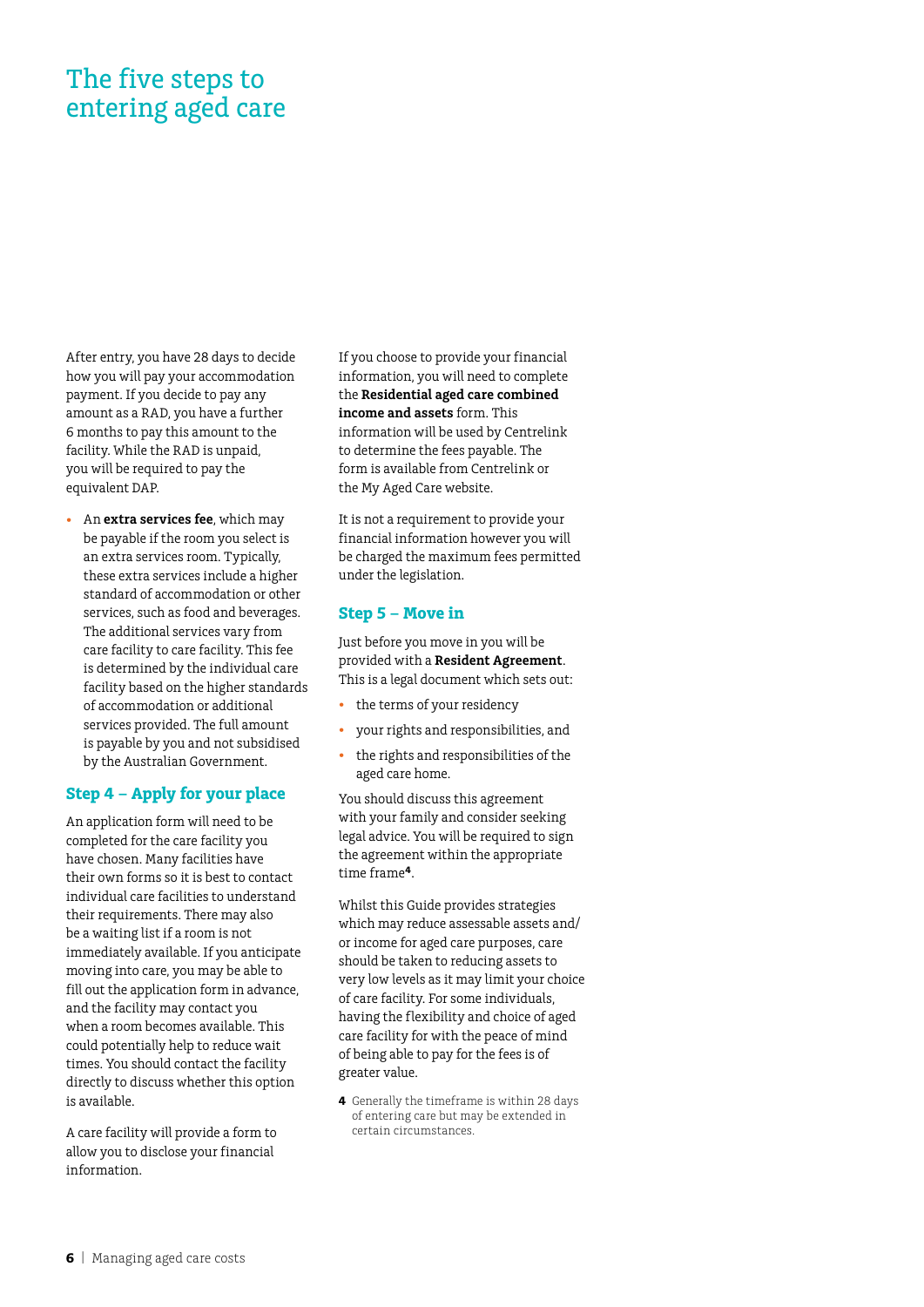# **Strategies at a glance**

|                                                                                        | <b>Strategy</b> |                                                 | <b>Suitable for</b>                                                                                                    | Page |
|----------------------------------------------------------------------------------------|-----------------|-------------------------------------------------|------------------------------------------------------------------------------------------------------------------------|------|
| <b>Strategies for reducing</b><br>the accommodation<br>payment (RAD or DAP)            |                 | Establish a granny flat right<br>over your home | People with a home who are in good health and want to<br>plan ahead in case they eventually enter care                 | 8    |
|                                                                                        |                 | Move into aged care separately                  | A couple where both people need to move into<br>aged care                                                              | 10   |
| <b>Strategies for reducing</b><br>the accommodation<br>payment and means<br>tested fee |                 | Gift assets                                     | People with significant assets that would be assessable<br>for aged care purposes                                      | 12   |
|                                                                                        |                 | Plan for burial or funeral costs                | All people needing aged care                                                                                           | 14   |
| <b>Strategies for reducing</b><br>the means-tested fee                                 |                 | Rent the family home                            | People who want to retain the family home but<br>need additional income to meet their care fees and<br>living expenses | 16   |

**Note:** Many of these strategies could also help you to improve your social security entitlement. You should seek professional legal, tax and financial advice in relation to your personal circumstances before implementing any of these strategies.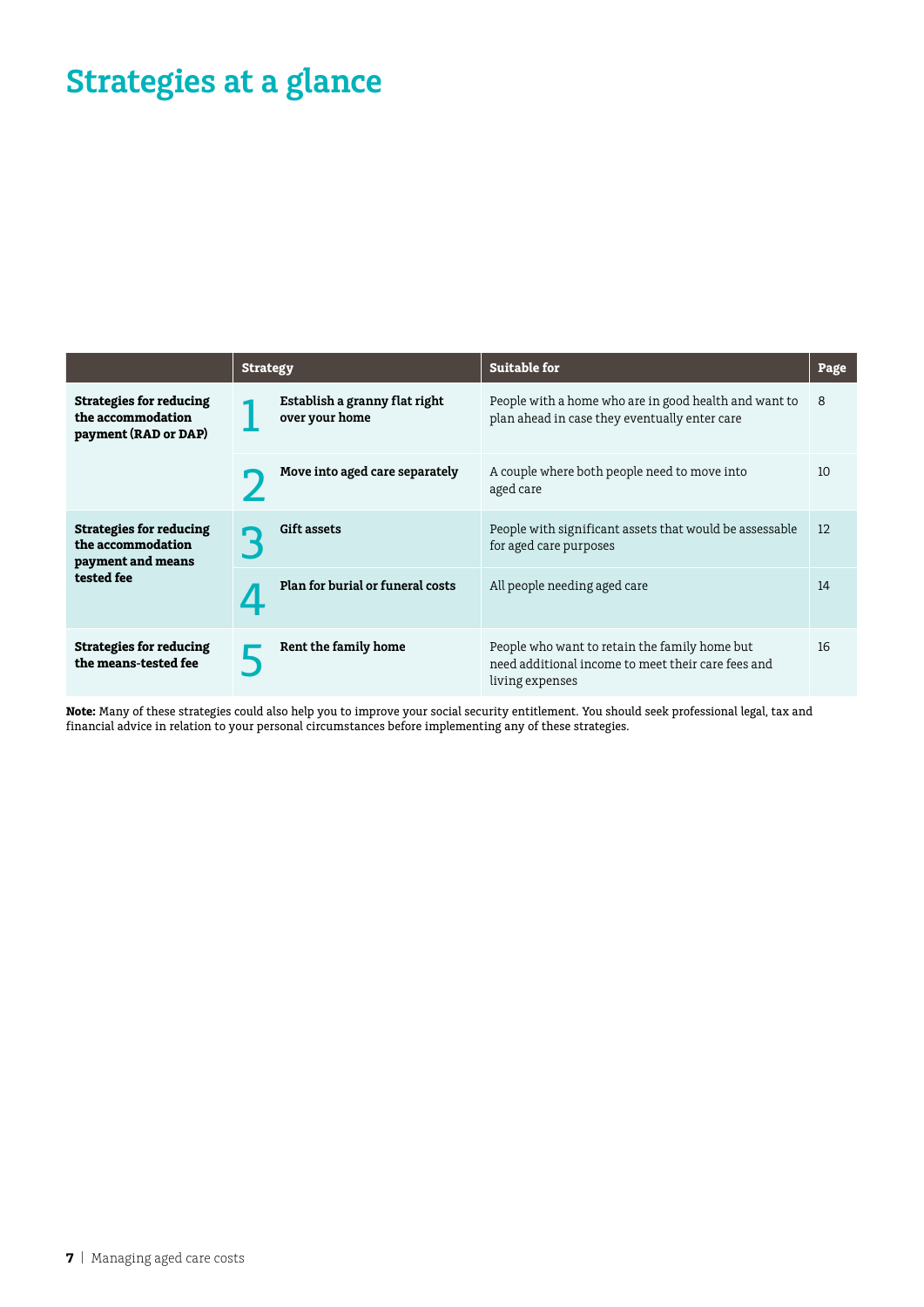## **Strategy 1** Establish a granny flat right over your home

If you own your home and are in good health, you may want to establish a granny flat right before you need to move into aged care.

### **What are the benefits?**

By using this strategy, you could:

- reduce your accommodation payment and means-tested fee, and
- • retain your home in the family.

### **How does the strategy work?**

To use this strategy, you need to transfer the title of your principal place of residence to another person (eg one or more of your children) in return for a right to live in your home or use and benefit from it as you wish. This is known as establishing a 'granny flat right'.

You also need to create this right while you are in good health and haven't been assessed as needing residential care.

If you then need to move into aged care because of an accident or unanticipated illness, the 'gifting rules' will not apply and your home will be exempt for aged care purposes. As a result, you will only need to pay an accommodation payment and means-tested fee based on your other assessable assets, less the minimum amount that must be retained by you, which is currently  $$45,500<sup>1</sup>$  .

Creating a granny flat right before any significant health issues and care needs arise could therefore enable you to reduce the accommodation payment and avoid having to sell your home.

### **Social security implications**

Normally, when you go into aged care, your home is exempt from the social security assets test for up to two years unless your spouse, a dependant child or another eligible person is living there. Creating a granny flat right can, however, ensure your home is not assessed under the assets test, as ownership has been transferred to another person.

**1** Applies as at 20 September 2014 and may be indexed in the future.

### **For more information**

To find out whether this strategy suits your needs and circumstances and how you should go about it, please speak to a financial adviser.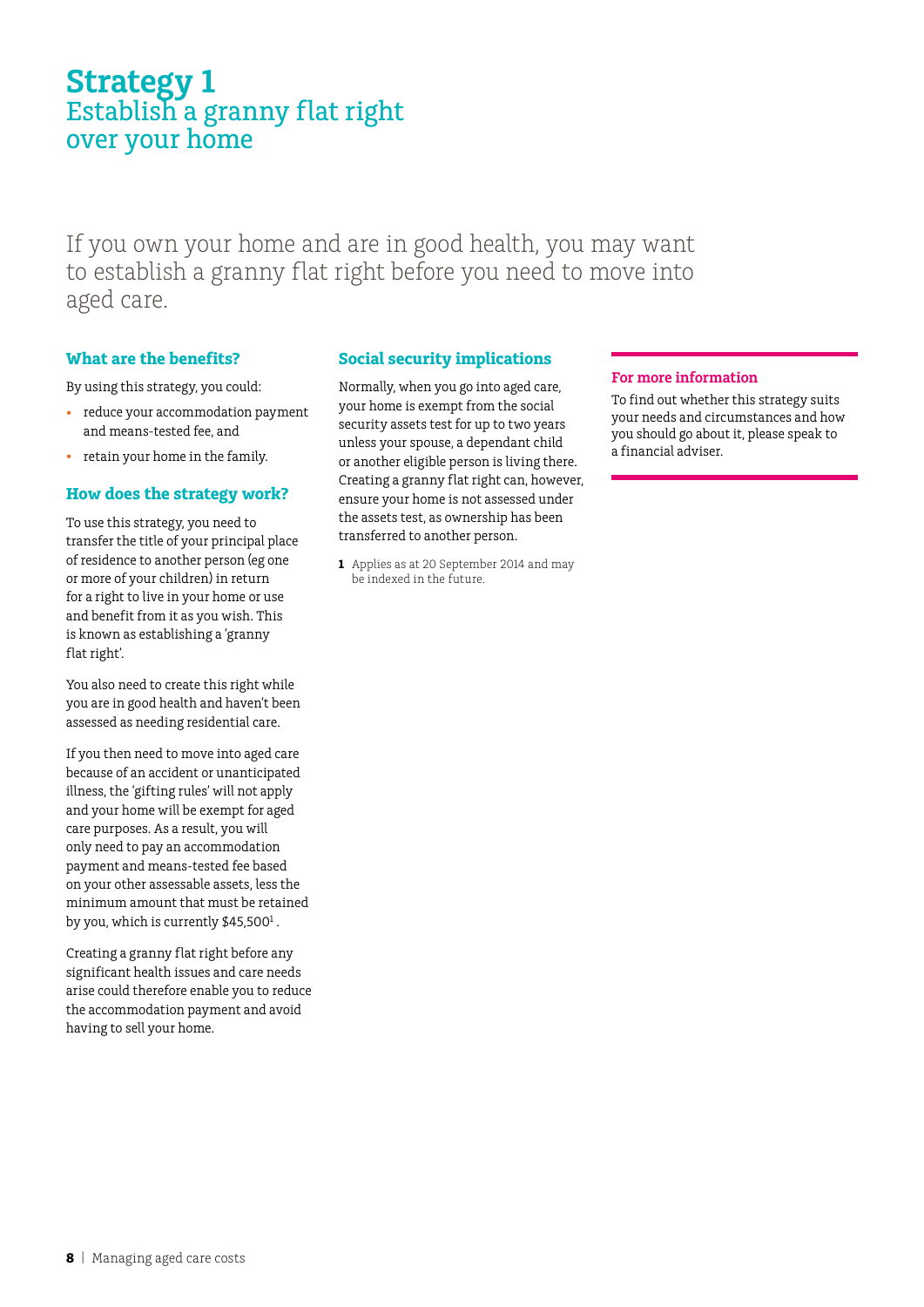### Strategy 1 Establish a granny flat right over your home

### **Case study**

**Angelina is a 75 year old single pensioner.** She owns her home which is worth \$500,000 and has \$300,000 in a bank account. Her assessable assets for aged care purposes are \$800,000. She is in good health and wants to keep her home within the family.

Her only daughter, Jacquline, is worried that if Angelina eventually has to go into care the home might have to be sold to fund the RAD and other fees. This is because the maximum RAD that could be charged is \$754,500**<sup>2</sup>** after taking into account the \$45,500 in assets that must be retained.

After speaking to her financial adviser, Angelina transfers ownership of her home to Jacquline in exchange for a life interest in the home. This ensures that even though Jacquline now owns the home, Angelina has the right to live there while she is still alive.

Angelina also ensures Centrelink is aware that she is in good health and does not need to go into aged care**3** at the time of the transfer.

Let's now assume that Angelina has an accident in two years and has to move into residential care.

Because she created a granny flat right before the accident and her reason for departing the home was not anticipated at the time the right was established:

- the home will not be assessed for aged care purposes as it is now owned by Jacquline
- her assessable assets are \$300,000 (being the bank account only)
- the maximum RAD Angelina will be required to pay is \$254,500 after taking into account the \$45,500 in assets that must be retained, and
- when calculating the means-tested fee, the home will not be assessed as an asset (again as it is owned by Jacquline).

As a result, Angelina will potentially pay a lower accommodation payment and the home may not need to be sold to meet this and other aged care expenses.

|                                    | If no granny<br>flat interest | If granny flat<br>interest established |
|------------------------------------|-------------------------------|----------------------------------------|
| Home                               | \$500.000                     | Nil                                    |
| Bank account                       | \$300,000                     | \$300,000                              |
| Total assessable assets            | \$800,000                     | \$300,000                              |
| Less minimum assets to be retained | ( \$45.500)                   | ( \$45,000)                            |
| Maximum accommodation bond payable | \$754,000                     | \$254,500                              |

**2** This assumes the facility has approval from the Aged Care Pricing Commissioner to pay more than the maximum RAD (\$550,000 as at 20 September 2014).

**3** An ACAT assessment is recommended to demonstrate there is currently no need for aged care at the time the transfer is made.

### **Tips and traps**

- There are other ways to establish a granny flat right. For example, you could:
	- provide funds to construct a granny flat on another person's property
	- provide part or all of the purchase price for a property that is registered in another person's name, or
	- provide funds for a life interest in a property owned by another person.

 In each of these scenarios, you will also need to receive a right to live in the property for life.

- Stamp duty may be payable on the transfer of the property title.
- • Capital Gains Tax may be payable on the transfer of the property, the arrangement or future sale and should be discussed with a registered tax agent prior to implementing the agreement.
- • Land tax may be payable and should be discussed with a registered tax agent prior to implementing the agreement.
- • Legal advice should be sought before establishing to protect the rights and outline the responsibilities of all parties involved.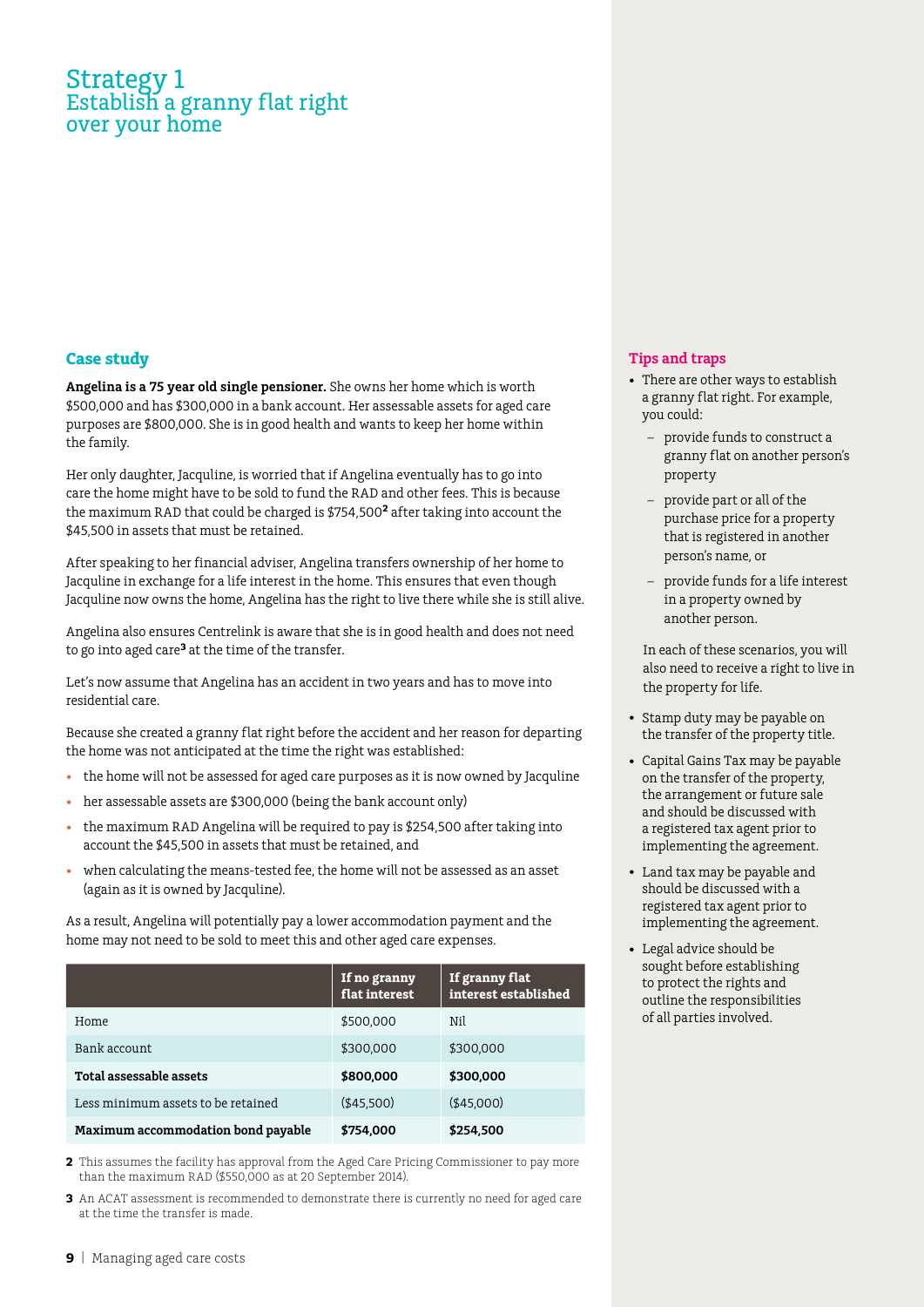## **Strategy 2** Move into aged care separately

### If you and your spouse both need to go into aged care, you may want to move in separately.

### **What are the benefits?**

By using this strategy, you could manage the accommodation payment for the spouse who moves into care first.

### **How does the strategy work?**

If you and your spouse move into aged care at the same time, 50% of your combined assets (including your family home) will be assessed against each of you when the facility determines your aged care fees.

However, if you move into care separately, your home value will not be assessed against the first person because one of you is still living there.

Moving in separately can therefore reduce the assessable assets of the spouse who moves into aged care first, and also the accommodation payment they are required to pay.

Furthermore, if the value of the first person's assessable assets are reduced below the minimum amount that needs to be retained (which is \$45,500**<sup>1</sup>** ) they will pay no accommodation payment at all (however the basic daily care fee will still be payable).

### **Social security implications**

When you and/or your spouse have moved permanently into residential aged care, Centrelink considers you an 'illness separated' couple. This means that even though you will be assessed under the joint means test as a couple, your age pension will be based on the single person's rate. As a result, a higher pension may be payable when compared to your entitlement before moving into aged care.

Your family home will be exempt from the assets test for up to two years from the date the second person leaves the home. During this period, you will be assessed as homeowners. After that, you will be assessed as non-homeowners and the value of your home will be counted towards the assets test. This could impact your age pension entitlement.

If you rent out your home, it will be exempt from the assets test indefinitely if other conditions are met – see Strategy 5.

**1** Applies as at 20 September 2014 and is indexed in the future.

### **For more information**

To find out whether this strategy suits your needs and circumstances and how you should go about it, please speak to a financial adviser and a registered tax agent.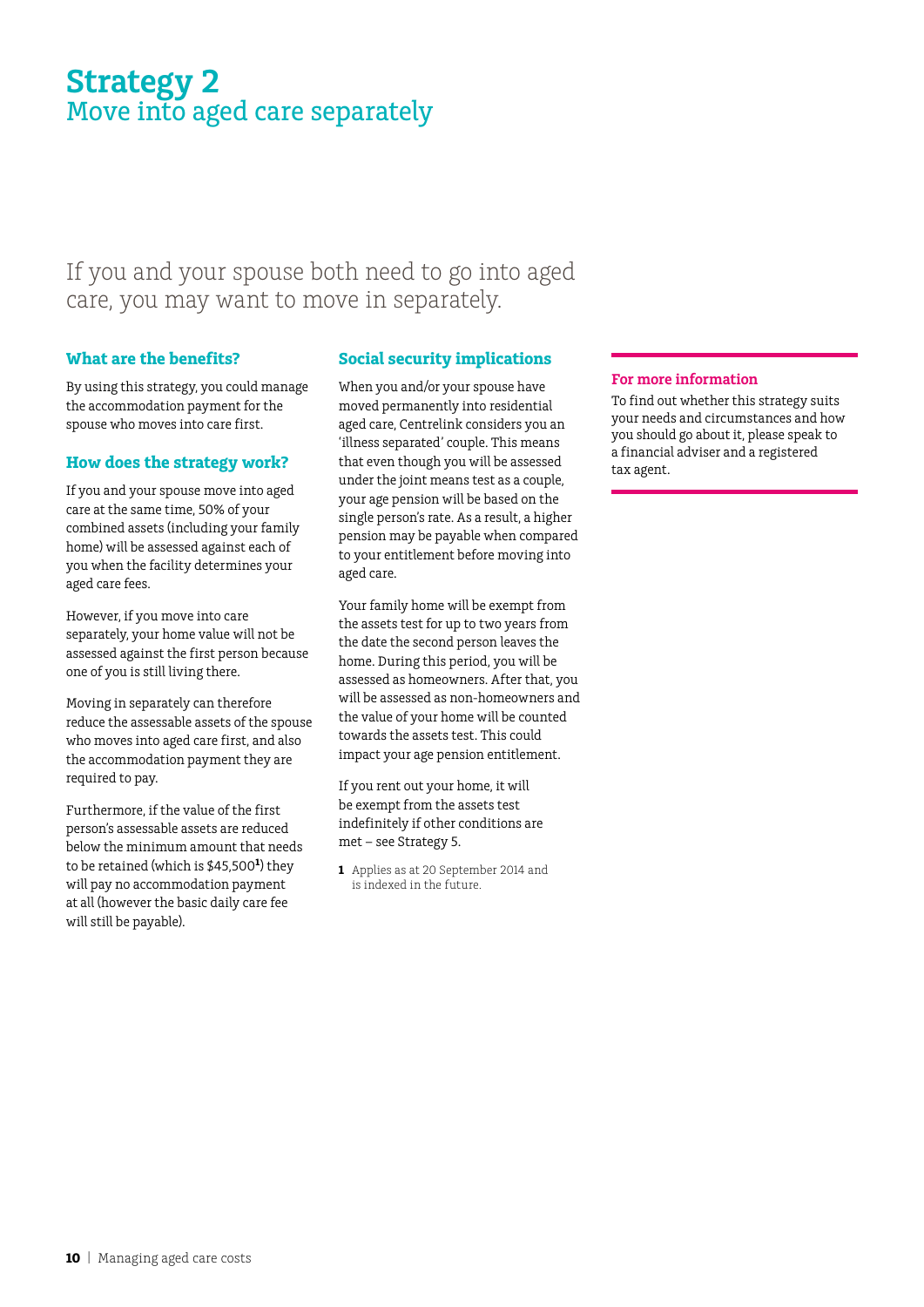### Strategy 2 Move into aged care separately

### **Case study**

**Tom and Nicole** own a home valued at \$500,000 and have \$30,000 in a bank account. Their combined assessable assets for aged care purposes is \$530,000.

Both are receiving the maximum age pension, have been assessed as needing residential care and would like to minimise the combined refundable accommodation deposit (RAD) or equivalent daily accommodation payment (DAP) they pay.

If Tom and Nicole enter the aged care facility at the same time, they will have assessable assets (for the purpose of calculating the aged care accommodation payment) of \$265,000 each, which is 50% of the combined total of \$530,000.

They will both therefore have to pay a maximum RAD of \$219,500 (or equivalent DAP) after taking into account the minimum assets of \$45,500 they are each required to retain.

However, their financial adviser has informed them that if Nicole (for example) moves into the facility first and Tom stays in the home during the asset assessment:

- none of the home value will be assessed against Nicole
- Nicole's assessable assets will be reduced to \$15,000, which is her 50% share of the bank account, and
- Nicole will not have to pay a RAD or DAP because her assessable assets are less than \$45,500.

While Tom will still need to pay a maximum RAD of \$219,500, using this strategy will enable them to potentially reduce their combined RAD significantly.

|                                             | If they move in together |             | If they move in separately |             |
|---------------------------------------------|--------------------------|-------------|----------------------------|-------------|
|                                             | <b>Nicole</b>            | <b>Tom</b>  | <b>Nicole</b>              | <b>Tom</b>  |
| Assessable assets for<br>aged care purposes | \$265,000                | \$265,000   | \$15,000                   | \$265,000   |
| Less minimum assets<br>to be retained       | ( \$45.500)              | ( \$45.500) | ( \$45.500)                | ( \$45.500) |
| <b>Max RAD payable</b>                      | \$219,500                | \$219,500   | Nil <sup>2</sup>           | \$219,500   |

There are two ways they could pay Tom's accommodation payment. One is to sell the family home after Nicole's asset assessment has been done and to pay the accommodation payment as a RAD. Alternatively, they could keep the house, rent it out and use some of the income to help pay accomodation costs as a daily accommodation payment**3** – see Strategy 5.

- **2** When Tom moves in to care, an accommodation contribution may be payable (see Tips and Traps).
- **3** The daily accommodation payment is the daily equivalent of the RAD based upon the maximum permissible interest rate determined at the time of entry.
- **4** Current as at 20 September 2014. Means tested fee and accommodation supplement are reviewed regularly and may change in the future.

### **Tips and traps**

- • Staggering entry into aged care may mean the second member of the couple cannot find a place in the same facility. You may therefore want to negotiate with the facility to hold a place for the second person.
- • Upon entry of the second person into care, the first person's situation may be reassessed. This may result in an increase in the means tested fee as a portion of the value of the home is included as an assessable asset for aged care purposes.
- The Australian Government requires that subsidised facilities must provide care for individuals with little or low financial assets. However these places are limited and may not be available in the facility of choice when care is provided.
- If the family home is sold when Tom enters care, and Tom pays an accommodation payment of \$219,500 as a RAD, both Tom and Nicole's age pension benefits will change.
- As the level of assessable assets has increased, Nicole and Tom will both become liable to pay a means-tested fee. Based on current rates from 20 September 2014, the means tested fee is approximately \$3.00 per day**<sup>4</sup>**each.
- • As the level of assessable assets for Nicole has now increased, she will be liable to pay an amount towards the cost of her accommodation. This is equal to the maximum accommodation supplement**<sup>4</sup>** of \$53.04 per day.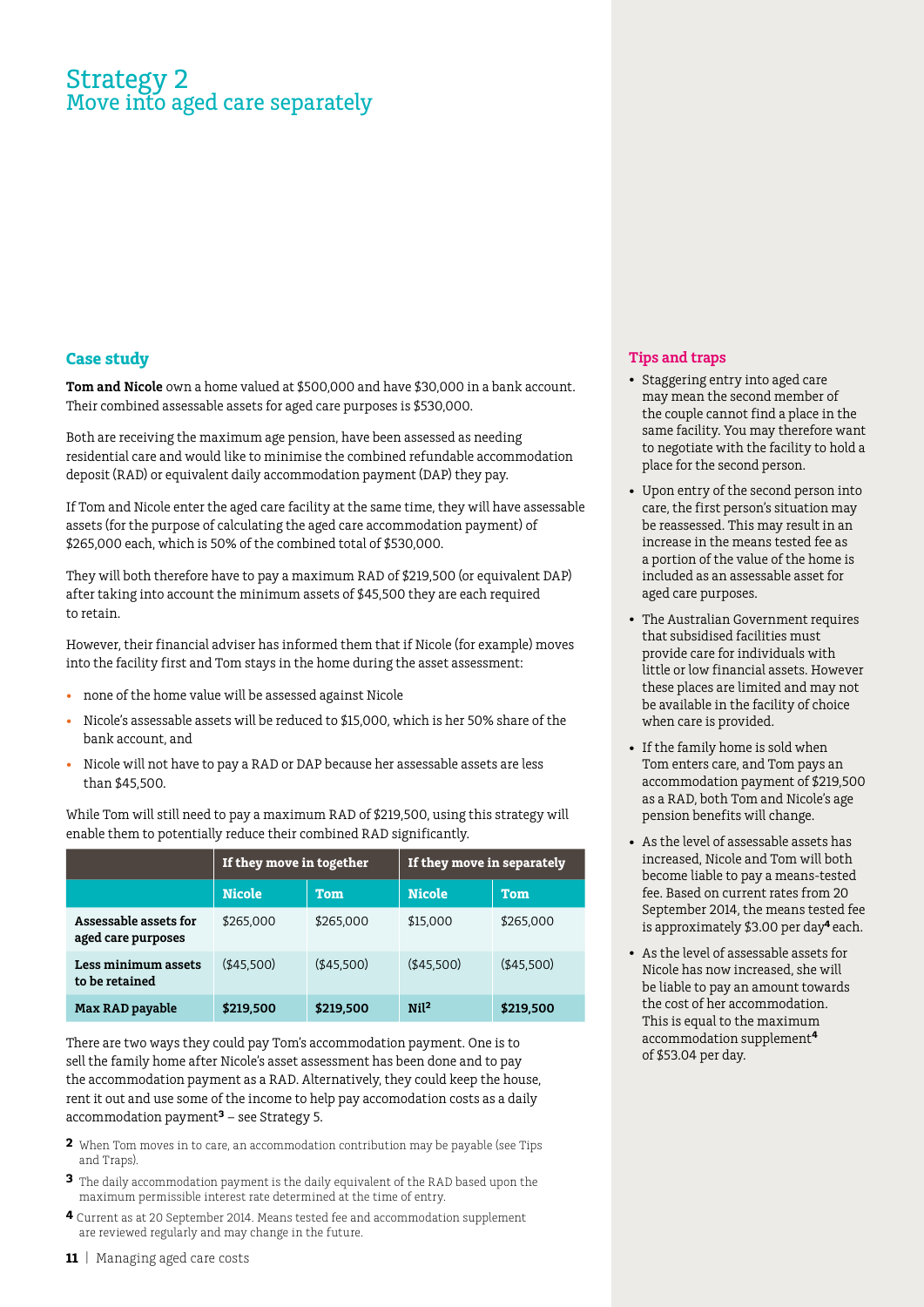## **Strategy 3** Gift assets

### Prior to moving into aged care, you may want to gift assets to family members or other people.

### **What are the benefits?**

By using this strategy, you could:

- reduce your accommodation payment and means tested fee, and
- the gifted asset(s) can be retained in the family.

### **How does the strategy work?**

If you gift assets up to a specified amount to another person such as a family member, the value:

- • will not be assessed when the aged care facility assesses your RAD, and
- • will not be an assessable asset or be subject to an income assessment, which could reduce your means tested fee.

The current gifting threshold is \$10,000**<sup>1</sup>** per financial year up to a maximum of \$30,000**<sup>1</sup>** over any five year rolling period. Assets gifted above this amount will be assessable in your name even though you no longer own them.

These are known as the gifting (or deprivation) rules and are designed to prevent people from giving away substantial amounts of wealth so they can reduce their aged care costs or increase Centrelink entitlements (such as the age pension).

Examples of assets that are commonly gifted are financial investments (eg cash) and personal assets. However, it's also possible to gift interests in an entity, such as a private family trust or company, as well as the family home.

Deprived assets continue to be counted for five years from the date of the gift. Therefore gifting assets of significant value must be done at least five years before you anticipate moving into an aged care facility to allow you to benefit from the strategy.

By doing this, the value of the gifted assets will not be counted for aged care purposes once the five years has passed.

### **Social security implications**

The gifting (deprivation) rules outlined above also apply for social security purposes. Gifting assets could therefore help you to improve your future age pension entitlement.

**1** These thresholds apply to singles and couples.

### **For more information**

To find out whether this strategy suits your needs and circumstances and how you should go about it, please speak to a financial adviser.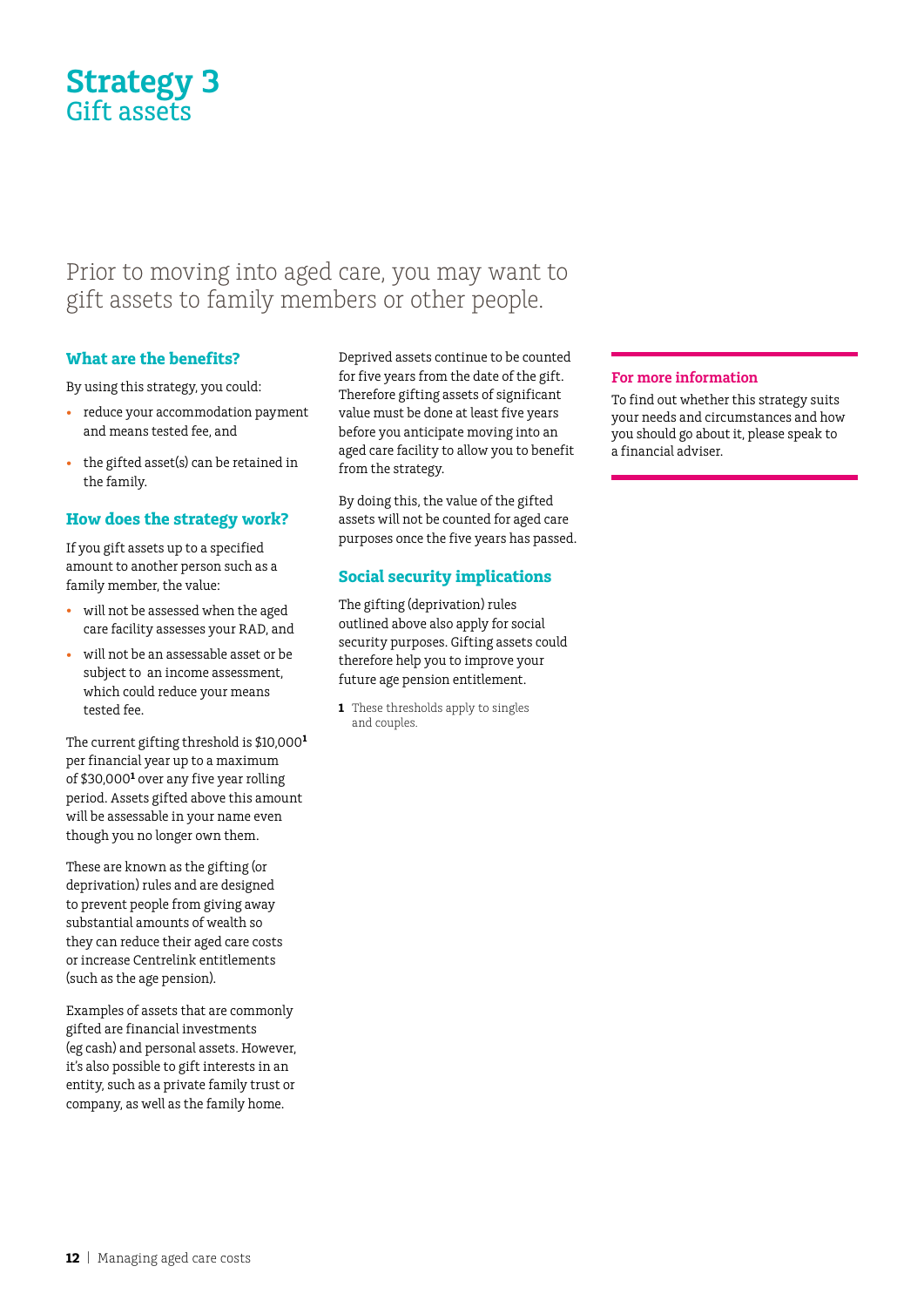### Strategy 3 Gift assets

### **Case study**

Shaun and Kimberly are the controllers of a private discretionary trust with assets worth \$3.5 million. They are in their early 60's and ultimately want to pass control of their private trust to their children.

Given the value of their assets, they are concerned that the costs will be very high if they eventually need to move into aged care.

After seeking financial, legal and tax advice, they resign as controllers of the trust. They also transfer control and their interest in the trust to their children.

The assets gifted to their children (ie \$3.5 million less \$10,000) will be subject to the deprivation rules for the next five years. However, after that, these assets will not be assessed for aged care purposes.

By planning ahead, this strategy may enable them to pay a lower RAD and means tested fee.

### **Tips and traps**

- • A similar strategy to that outlined in the case study could be used if you are shareholders and directors of a private company.
- If your resignation as a controller of the entity is not considered genuine by Centrelink, you will still be regarded as controller of the entity. This means the income and assets of the entity will still be assessed against you.
- When gifting assets, you should take into account any Capital Gains Tax or other costs that may be payable after ownership is transferred.
- • When gifting assets, you should make sure you have enough money to support yourself when entering and living in an aged care facility.
- Rather than gifting the family home, a better strategy may be to establish a granny flat right (see Strategy 1). This is because the gifting rules will not apply if certain conditions are met and the current owner will have a legal right to accommodation for life, or a life interest in the accommodation.
- It is important to seek professional legal, financial and tax advice before implementing this strategy.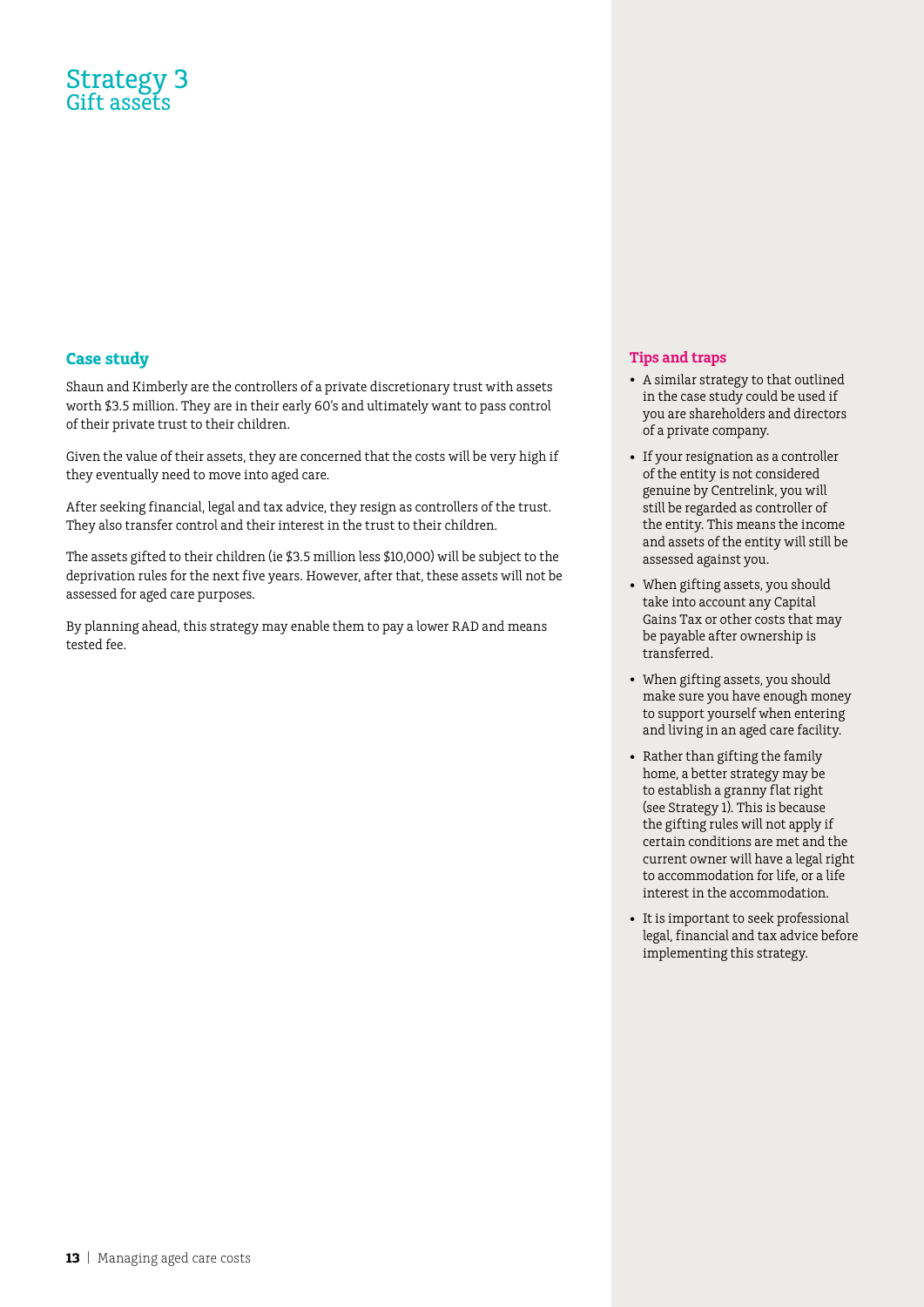## **Strategy 4** Plan for burial and funeral costs

### Before moving into aged care, you may want to plan for certain aspects of your burial or funeral.

### **What are the benefits?**

By using this strategy, you could reduce your accommodation payments and means tested fee.

### **How does the strategy work?**

There are three key ways you can plan and pay for certain aspects of your funeral. These include:

- Purchasing a burial plot, which will be exempt for aged care purposes regardless of its value.
- **Pre-paying funeral expenses** to a funeral director or investing in a funeral bond (see below) that is assigned to a funeral director. With both these options, the full value will be exempt provided there is a contract that sets out the services to be undertaken and no additional expenses need to be paid.
- **Investing in a funeral bond** that is not assigned to a funeral director. The value of these bonds will not be assessed provided you don't also prepay funeral expenses and the amount invested does not exceed \$12,000**<sup>1</sup>** per person or \$12,000 for jointly owned bonds. When using this strategy, it's important to consider which bond(s) you elect to be exempt as this can have an impact on the outcome – see case study.

A funeral bond is type of investment which enables you to accumulate funds to meet future funeral expenses and the benefit is only payable on death. Earnings are retained in the fund, where tax is deducted at a maximum rate of 30%. This tax is then refunded on death and the estate executor or funeral director will be responsible for the taxation of benefits received.

### **Social security implications**

The aged care implications outlined above also apply to Centrelink benefits. These strategies could therefore help you to increase your age pension entitlement.

**1** Applies as at 1 July 2014 and is indexed on 1 July of each year.

### **For more information**

To find out whether this strategy suits your needs and circumstances and how you should go about it, please speak to a financial adviser.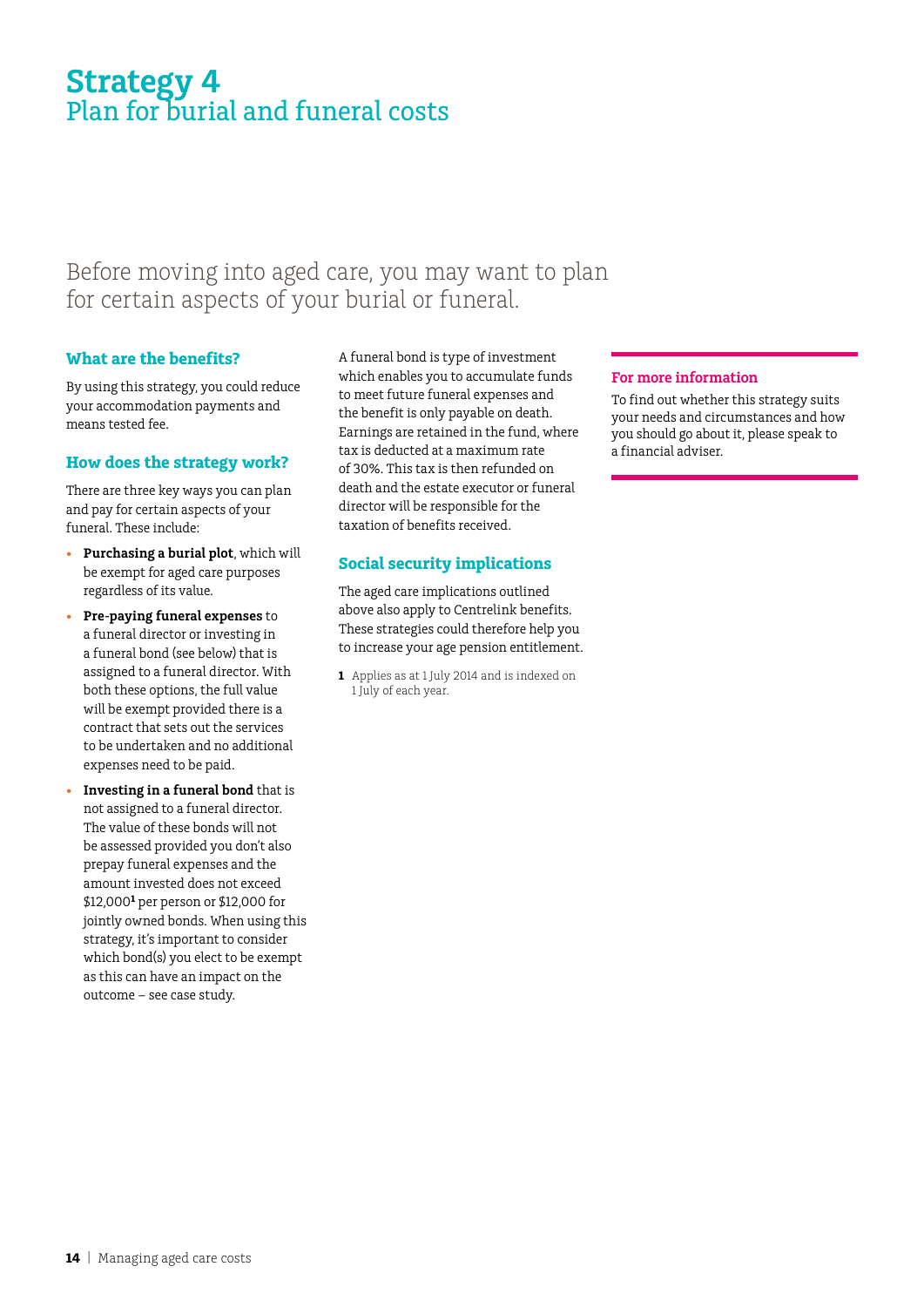### Strategy 4 Plan for burial and funeral costs

### **Case study**

Betty has an interest in two funeral bonds, including

- • an individually owned bond that cost her \$5,000 and is now worth \$7,000, and
- • a jointly owned bond that cost \$7,000 and is now worth \$9,000.

The first bond has an assessable value of \$7,000 and Betty's share of the second bond has an assessable value of \$4,500 (as her 50% share is counted).

Betty's financial adviser reviews the funeral bonds and determines that both can be exempt from the income and assets tests as the original purchase price was less than the threshold at that time. This is regardless that the combined current value exceeds the threshold.

### **Tips and traps**

- • When planning for burial and funeral expenses, it's important to ensure you have enough cashflow to pay for ongoing aged care fees and discretionary expenses.
- Funeral bonds that are not elected for an exemption will be counted as an asset and the income will be subject to deeming (see FAQs).
- It is important to seek professional tax, legal and financial advice before implementing this strategy.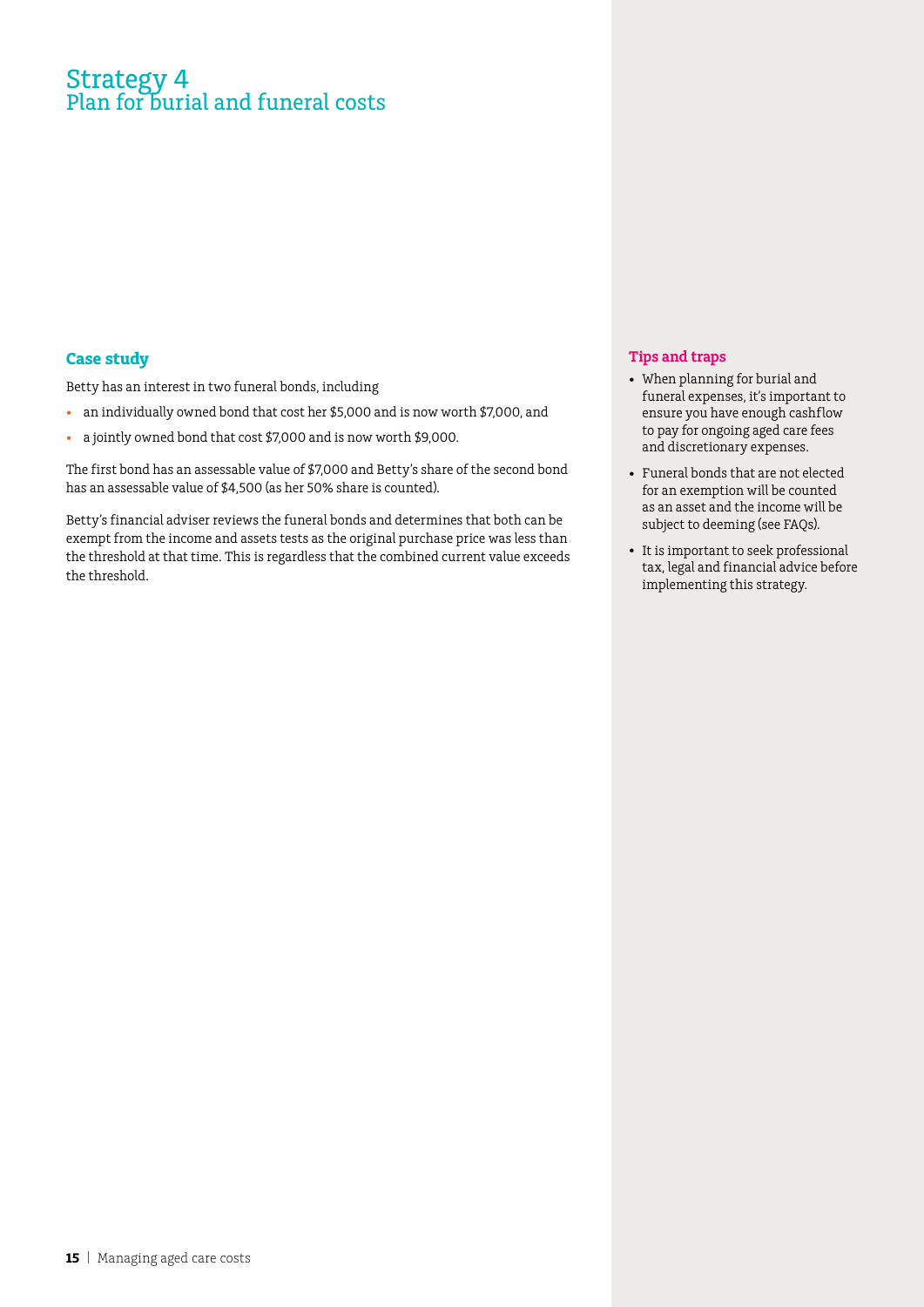## **Strategy 5** Rent the family home

When you move into aged care, you may want to rent your former family home and arrange to pay the accommodation payment as a DAP.

### **What are the benefits?**

By using this strategy, you could:

- • reduce your means-tested fee, and
- • retain your home in the family.

### **How does the strategy work?**

When you go into an aged care facility, you will need to decide whether you should keep your family home, rent it out or sell it and invest the proceeds.

This can be a complex decision and you will need to consider a range of financial and non-financial issues.

One of the key benefits of renting out your home is the rental income will be disregarded for the purposes of the means tested fee if you are paying some (or all) of the accommodation payment as a DAP (ie daily payments).

However the value of the house up to the cap**<sup>1</sup>** will continue to be included when calculating your means tested fee.

### **Social security implications**

The rental income and home value will be exempt indefinitely under the social security income and assets tests while your home is being rented and you are also paying all or part of your accommodation payment as a DAP. This strategy could therefore help you to increase your age pension entitlement.

**1** Cap is \$155,823.20 as at 20 September 2014 and may be indexed in the future.

### **For more information**

To find out whether this strategy suits your needs and circumstances and how you should go about it, please speak to a financial adviser.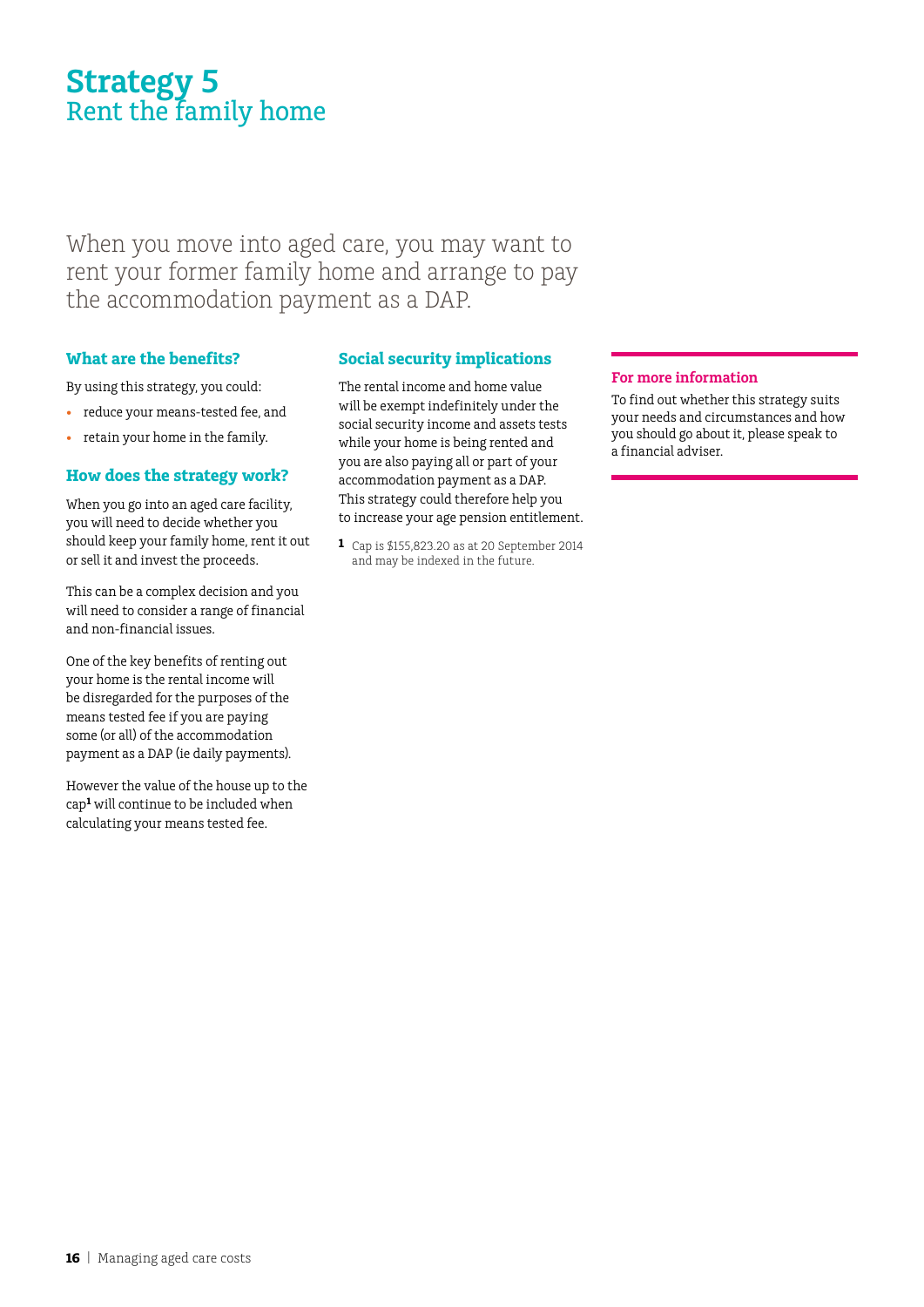# **Frequently asked questions**

### **What does ACAT do?**

The Aged Care Assessment Team (ACAT) will assess your lifestyle and health situation to determine whether residential care is appropriate.

This assessment is free and can be done at home, a health centre or hospital. You can't enter a facility without an ACAT referral to allow the cost of your care to be subsidised by the Australian Government. ACAT approvals for permanent residential care are valid indefinitely, unless granted for a specific timeframe.

A new assessment will be required if the assessment is granted for a particular timeframe, and expires before a person moves in to aged care.

ACAT help you obtain a range of Australian Government funded care services. These services can assist you to continue living in your own home or enter residential aged care.

If you stay in your own home, you may qualify for Home Care, which can help with in a number of areas including bathing/showering, social support, transport, laundry, meal preparation and gardening.

### **What is the basic daily fee?**

The basic daily fee is an amount you may be asked to pay as a contribution towards your daily living costs, such as nursing, personal care and meals. It is determined on your date of entry and is currently up to \$47.15**<sup>2</sup>** per day for a standard resident in an aged care facility.

### **What is the means tested fee?**

The means tested fee is a daily amount you may be asked to pay in addition to the basic daily fee that depends on your assessable income and assets. This fee is usually determined by a formula and capped at an annual amount of \$25,349.21**<sup>1</sup>**. A lifetime cap of \$60,838.12**<sup>1</sup>** also applies. Once you have reached your lifetime cap, no further means tested fees are payable.

**There are some strategies that could be used to reduce your assessable income and the means tested fee payable. For a summary of these strategies, see page 7.**

### **What is the accommodation payment?**

The accommodation payment is an amount assessed at entry into the aged care facility to pay for the cost of your accommodation. The accommodation payment is paid as either a lump sum, daily payments or a combination of both. Your financial position will determine if you will be required to pay an accommodation payment.

The Refundable Accommodation Deposit (RAD) is an accommodation payment paid as a lump sum. The RAD is set by each respective facility, based upon each room type, however the maximum amount that can be charged is \$550,000. RADs above this amount must be approved by the Aged Care Pricing Commissioner. The RADs for a particular facility must be available on

their own websites as well as the My Aged Care website (**www.myagedcare.gov.au**).

When your care at the facility ceases, the RAD (less any amounts you have elected to deduct from this amount) will be refunded.

The daily accommodation payment (DAP) is the daily equivalent of the RAD based upon the maximum permissible interest rate at the time of entry. Any amounts you pay as a DAP will not be refunded at the duration of your stay, or if you change facilities.

If a DAP is chosen, the facility will charge interest at a rate set by the Australian Government, which is currently 6.63%**3**.

Neither the RAD or equivalent DAP will be payable if your assessable assets are below a minimum level, which is \$45,500**2**. With both these costs, your assets are assessed in broadly the same way as pensions from Centrelink and the Department of Veterans' Affairs.

You will find the latest aged care fees and charges on the Department of Social Services website at **www.dss.gov.au.**

- **1** This rate applies from 20 September 2014 and may be indexed in the future.
- **2** This rate is current as on 20 September 2014 and may be indexed in the future. Residents in certain remote areas may be asked to pay an additional amount. As at 20 September 2014 this was \$1.06 per day.
- **3** This rate is current from 1 October to 31 December 2014 and may change in the future.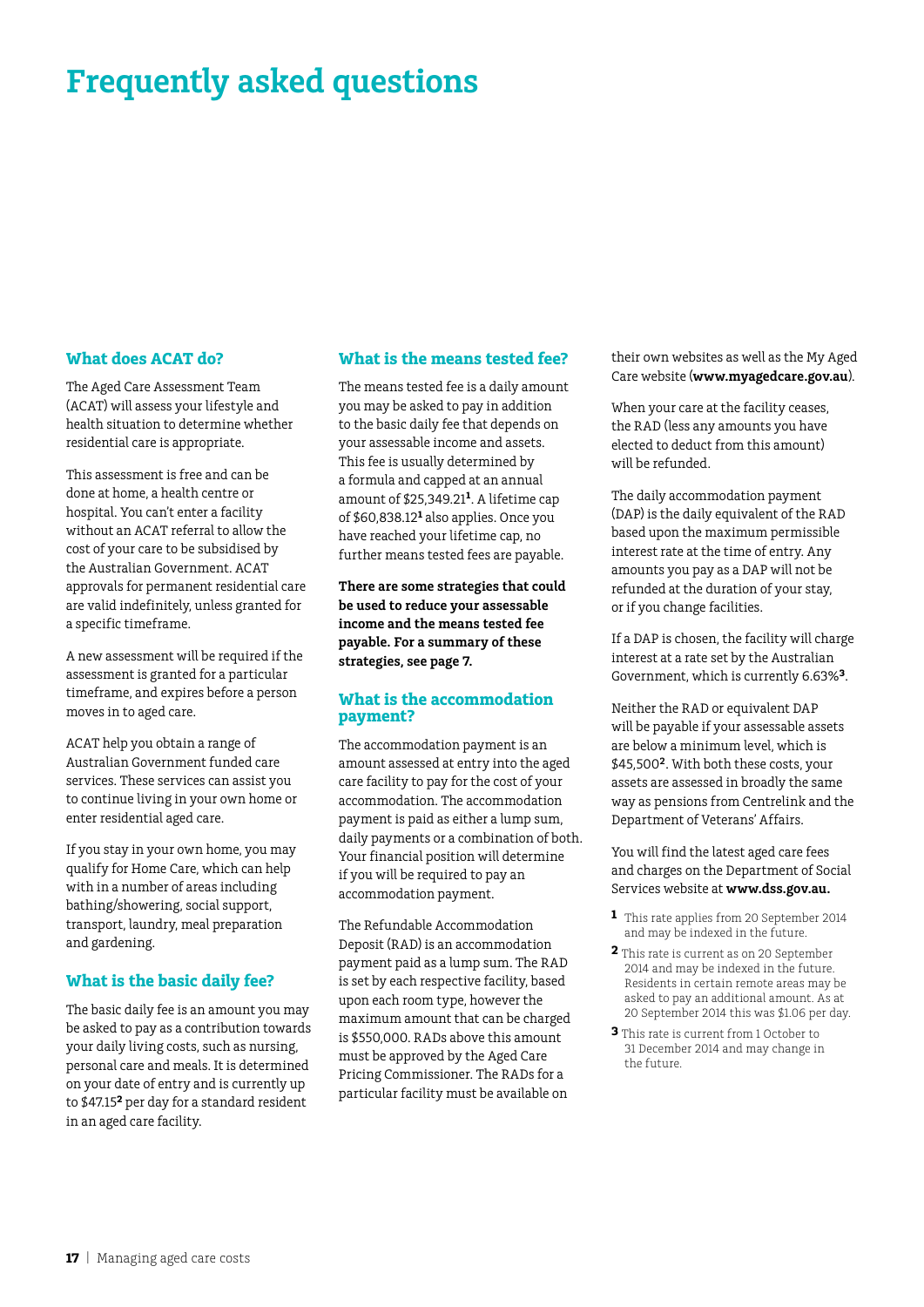## Frequently asked questions

### **What impact will moving into aged care have on age pension payments?**

**If you are a member of a couple**, your age pension payments could increase when one or both of you move into aged care. This is because you will be considered an illness separated couple. As a result, while you will continue to be assessed on your combined income and assets, you will each be paid the single person's pension rate.

**If you were receiving rent assistance before you moved into care**, this will most likely stop. Instead, different subsidies will be paid directly to the aged care facility by the Australian Government.

#### **If your home is occupied by your**

**partner** it will remain exempt from the assets test while they continue to live there and both of you will be treated as homeowners during this period.

#### **If you are single and your home is not**

**rented**, it will remain exempt from the assets test for up to two years after you enter the aged care home and you will be treated as a homeowner during the exempt period. Once the exempt period has expired, you will be treated as a non- homeowner and the house becomes an assessable asset.

#### **If you rent your former family home and pay an accommodation payment entirely as a lump sum (ie RAD):**

- your home remains exempt from the assets test for up to two years
- the net rental income is assessable for the income test and the aged care means tested fee, and
- you will be treated as a homeowner (while the home is assets test exempt) and non-homeowner (while the home is not exempt).

#### **If you rent your home and pay at least part of the accommodation payment as a DAP (ie via daily payments):**

- the home will be exempt from the assets test indefinitely (ie the general two year exemption won't apply as long as you continue to pay at least part of the accommodation payment as a DAP
- the net rental income will be exempt indefinitely for the social security income test and the aged care, means tested fee, and
- you will be treated as a homeowner.

### **Summary of social security implications**

| <b>Scenario</b>                                                                                                            | <b>Income test</b>                                                                             | <b>Assets test</b>                                     | Homeownership<br>status                                                         |
|----------------------------------------------------------------------------------------------------------------------------|------------------------------------------------------------------------------------------------|--------------------------------------------------------|---------------------------------------------------------------------------------|
| Home occupied<br>by partner                                                                                                | Not applicable as<br>no income                                                                 | Not assessed<br>while partner<br>occupies home         | Homeowner                                                                       |
| Home not rented                                                                                                            | Not applicable as<br>no income                                                                 | Exempt for<br>two years<br>Assessed after<br>two years | Homeowner<br>(while home is exempt)<br>Non-homeowner<br>(once home is assessed) |
| Home rented and<br><b>RAD</b> paid                                                                                         | Rental income<br>less allowable<br>deductions<br>is assessed<br>immediately                    | Exempt for<br>two years<br>Assessed after<br>two years | Homeowner<br>(while home is exempt)<br>Non-homeowner<br>(once home is assessed) |
| Home rented and<br>paying DAP                                                                                              | Not assessed<br>Note: The rental<br>income is also not<br>assessed for the<br>means tested fee | Exempt while<br>paying the DAP                         | Homeowner                                                                       |
| Home sold and<br>balance used to<br>purchase financial<br>investments (eg<br>a bank account.<br>managed fund<br>or shares) | Deemed<br>immediately                                                                          | Assessed<br>immediately                                | Non-homeowner                                                                   |

**Note:** Where a DAP is paid, the facility will charge interest at a rate set by the Department of Social Services, which is currently 6.63%. This rate applies between 1 October and 31 December 2014 and may change in the future.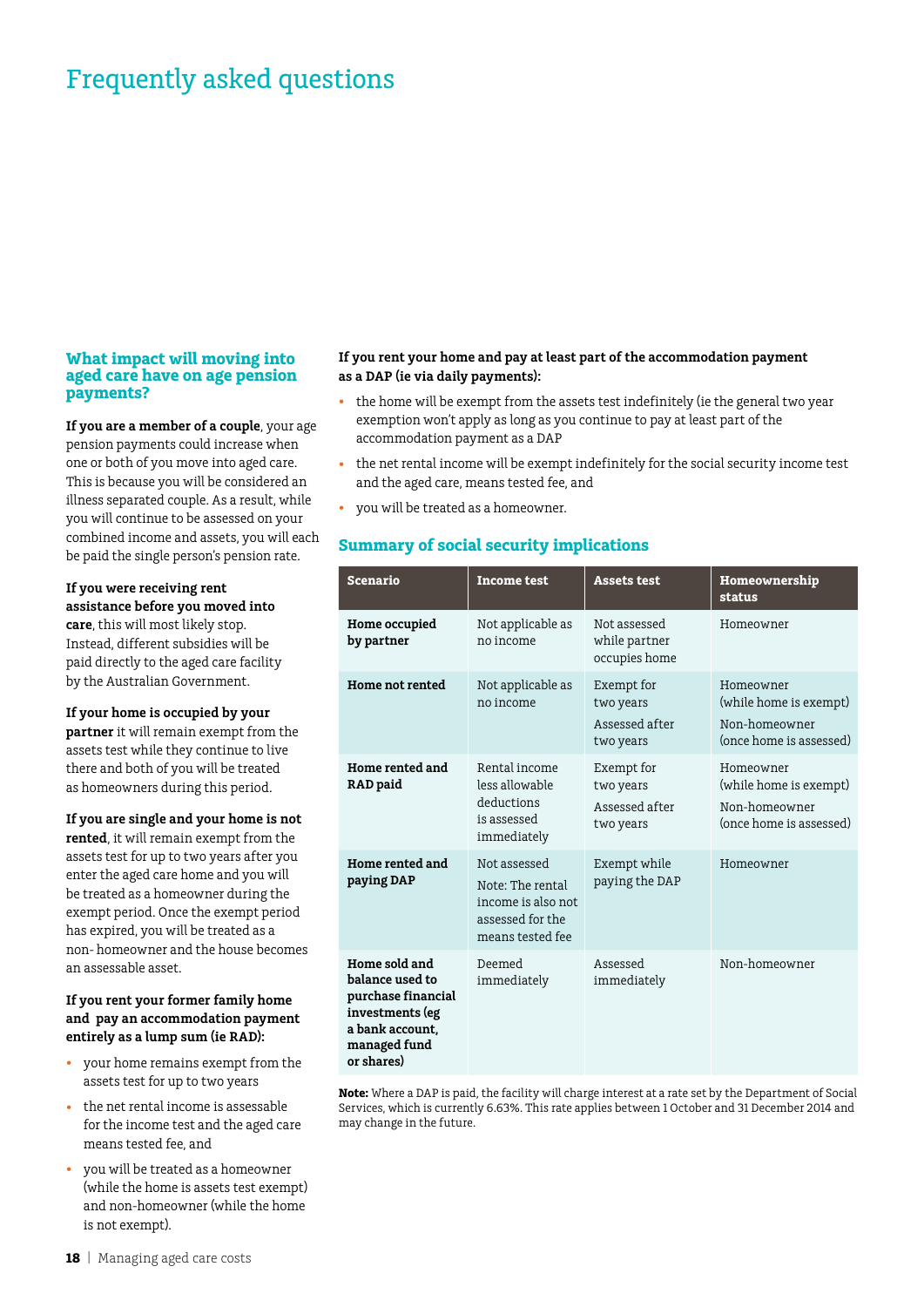## Frequently asked questions

### **What are the tax implications when entering aged care?**

### Capital Gains Tax (CGT) implications

If the family home is sold, there is generally a full CGT exemption (subject to certain limitations being met). After vacating the home, if it's retained and not rented, it may be treated as the main residence for an unlimited period. If the home is rented, it may be treated as the main residence for up to six years after moving out. If the home is rented and sold outside the six-year period, there may be CGT implications.

There may also be CGT implications when selling other types of assets (eg an investment property, managed funds or shares) to fund the cost of care.

You should discuss the tax implications with a registered tax agent and also discuss any steps you should take from a tax perspective prior to renting the property.

### Net Medical Expenses Tax Offset

The Net Medical Expenses Tax Offset (NMETO) is a tax offset for eligible taxpayers based on adjusted taxable income with out of pocket expenses above relevant threshold. For 2014/15 the tax offset, ATI and thresholds are:

### Tax offset and ATI

| <b>Family situation</b> | <b>ATI</b> threshold         | <b>Tax offset</b>                                  |
|-------------------------|------------------------------|----------------------------------------------------|
| Single                  | < \$90,000<br>> \$90.000     | 20% of NME over \$2,162<br>10% of NME over \$5,100 |
| Family                  | $<$ \$180,000<br>> \$180,000 | 20% of NME over \$2,162<br>10% of NME over \$5,100 |

**Note:** NME means net medical expenses. Thresholds are subject to indexation and are generally available at the end of the relevant financial year.

Aged care costs that qualify for the NMETO and claimed in the previous financial year include:

- basic daily fees
- means tested fees
- extra service fees
- • daily accommodation payments , and
- daily accommodation payments drawn from a RAD.

NMETO benefit is available if the eligible tax payer is an Australian resident for tax purposes. Also, this offset can only be claimed by the person paying the expense if it is paid on behalf of themselves, their spouse, their child under 21 years of age or another person for whom they are eligible to claim a dependant rebate.

This offset will be phased out by the end of 2018/19 and transitional arrangements took effect from 1 July 2013. You should speak to a registered tax agent to understand whether you are eligible for this offset under the transitional rules.

### What are the gifting rules?

If you give away assets worth more than \$10,000<sup>1</sup> per financial year to a maximum of \$30,000<sup>1</sup> over a rolling five year period, the excess gift(s) will be assessed in your name for social security and aged care purposes even though legally the asset is no longer yours. The excess gift is a 'deprived' asset and counted for five years from the date of the gift. The gifting rules were introduced to ensure people don't give away assets to increase their social security benefits or reduce the aged care costs payable.

**1** These thresholds apply to both singles and couples.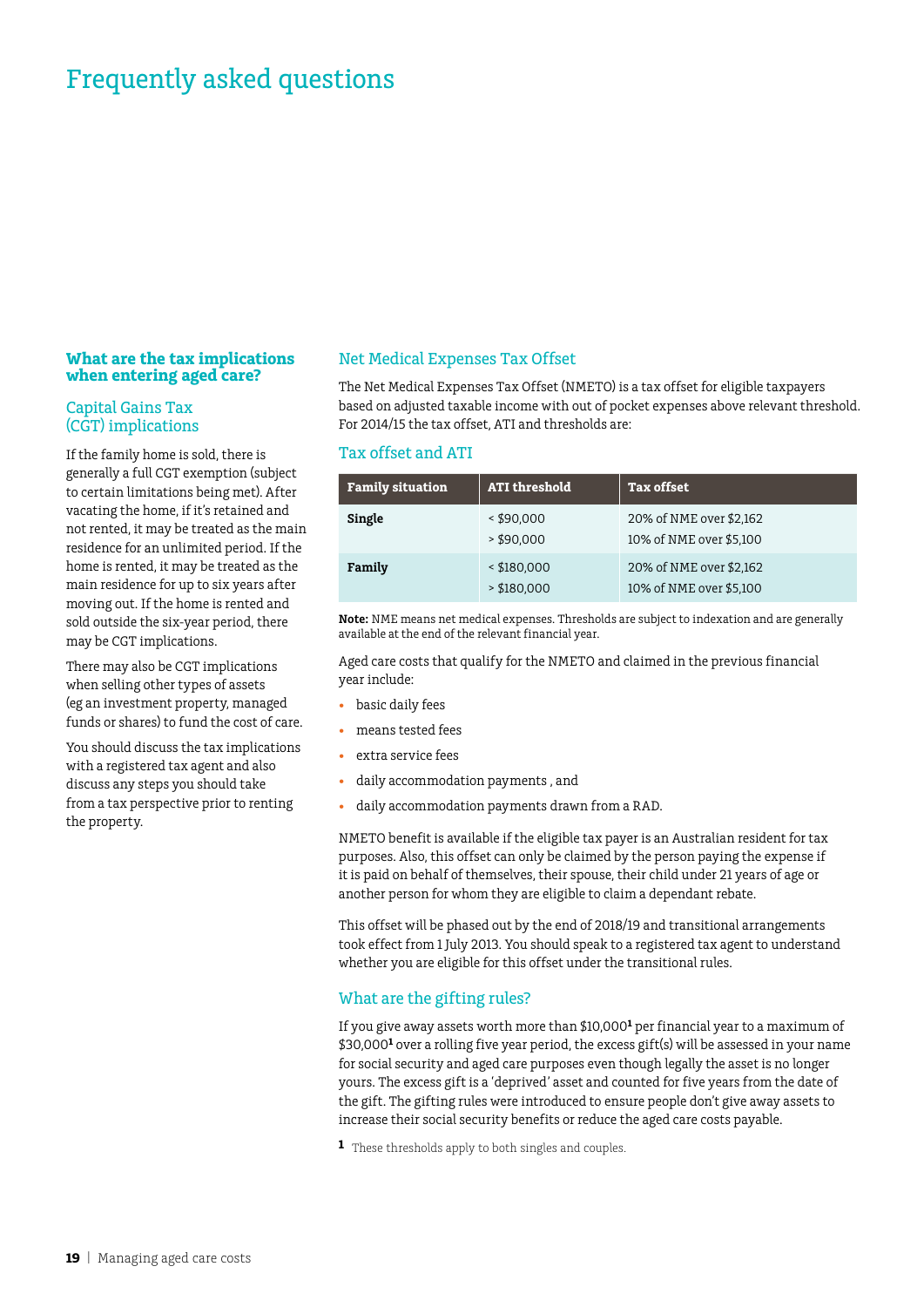# **Glossary**

### **A**

**Assets test –** A test on your assets to determine your social security entitlements (eg age pension). Under this test you can have a certain amount of assets before your full entitlement to social security is reduced or cuts out. The level at which your entitlement begins to reduce varies depending on whether you're single or married and whether you own your home. The current thresholds are available on the Department of Human Services website (www. humanservices.gov.au).

### **B**

**Basic daily fee –** An amount you may be asked to pay as a contribution towards your daily living costs when in an aged care facility – see FAQs.

### **C**

**Capital Gains Tax (CGT) –** A tax on the growth in the value of assets, payable when the gain is realised. If the assets have been held by an individual, trust or super fund for more than 12 months, the capital gain generally receives concessional treatment.

### **D**

**Daily Accommodation Payment (DAP) –** Amounts you may be required to pay to cover the cost of accommodation in an aged care facility which is paid as a daily amount – see FAQs.

**Deeming –** A method of assessing your entitlement to social security benefits under the Income Test. Deeming assumes that certain financial investments earn a specified rate of interest, regardless of what they actually earn. The deeming rates (as at 1 July 2014) are 2% on the first \$48,000 (\$79,600 for couples) of financial investments plus 3.5% on the balance.

### **E**

**Extra service facility –** A care facility that provides higher standards of accommodation and broader food choices at a higher cost. This is an additional fee that is not regulated or subsidised by the Australian Government.

### **F**

**Funeral bond –** A type of investment which enables you to accumulate funds to meet future funeral expenses and the benefit is only payable on death.

### **G**

**Granny flat right –** A formal or informal arrangement that provides a person with a right to accommodation for life, or a life interest in accommodation.

### **I**

**Income test –** A test on your total income to determine your entitlement to social security benefits. As with the assets test, the amount of income allowed before your benefits are reduced depends on factors such as your marital status. The current thresholds are available on the Department of Human Services website (www.humanservices.gov.au).

### **M**

**Marginal tax rate –** The stepped rate of tax you pay on your taxable income.

**Means tested fee –** An amount you may be asked to pay in addition to the basic daily fee that depends on your assessable income and assets – see FAQs.

### **R**

#### **Refundable Accommodation**

**Deposit (RAD) –** Amounts you may be required to pay to cover the cost of accommodation in an aged care facility which is paid as a lump sum – see FAQs.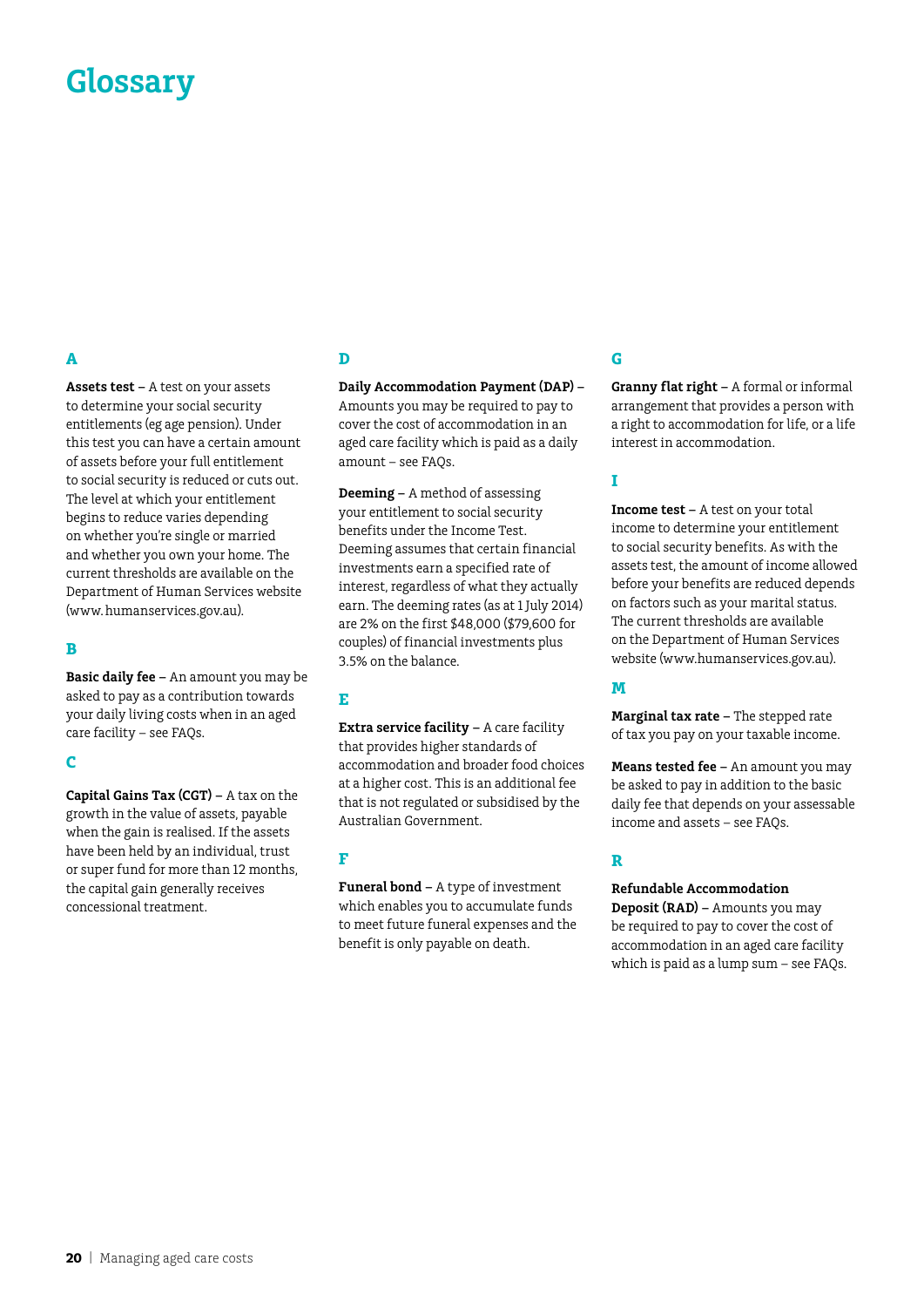# **Your notes**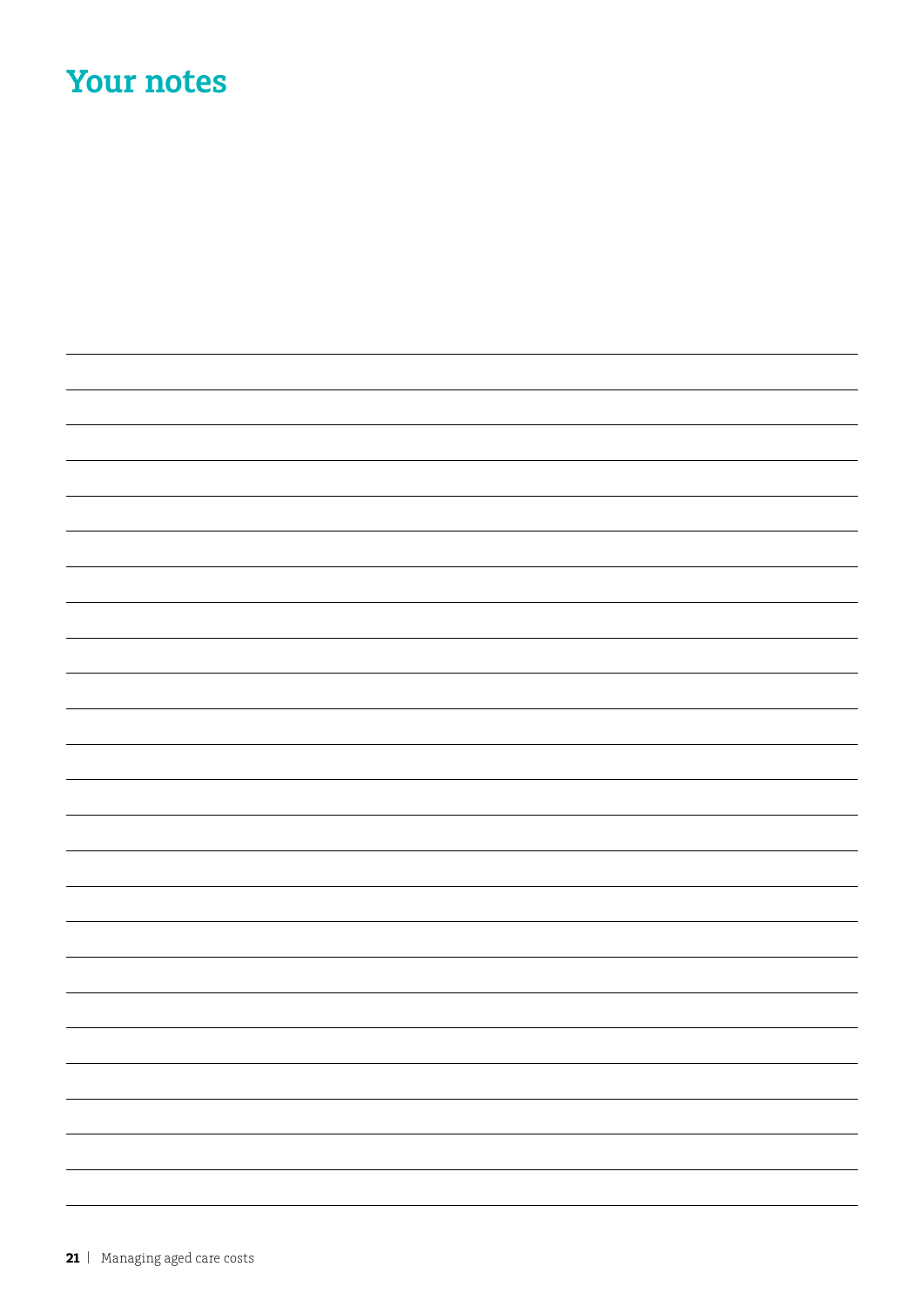# **MLC has a range of other smart strategy guides**

Ask your financial adviser for more details.



**Maximising retirement income**



**Running your own super fund**



**Protecting business owners**



**Using debt effectively**



**Making your super count**